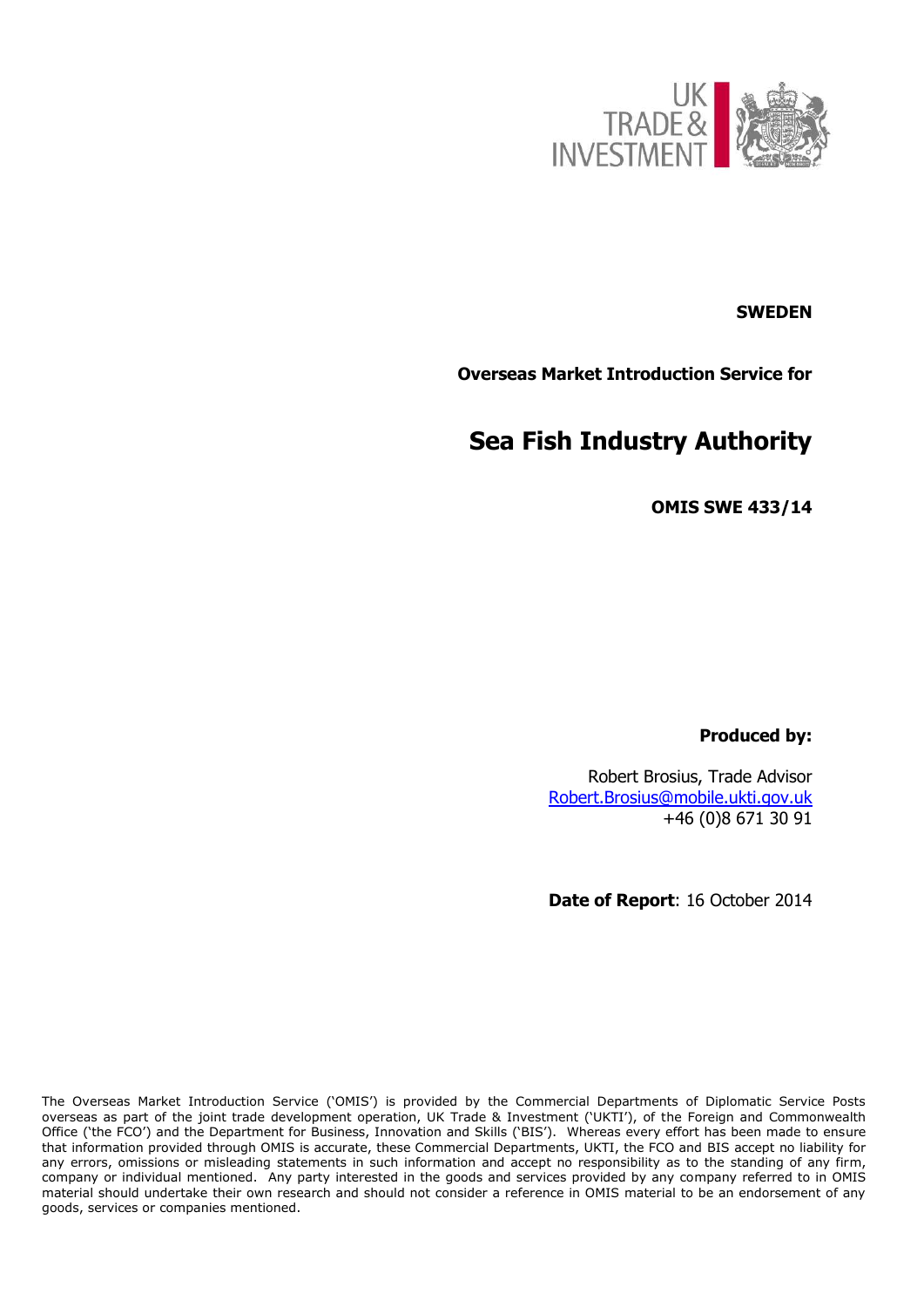

# **CONTENTS**

| Gaps in the Market for UK Suppliers: Particular Opportunities in the retail channel for:  10 |  |
|----------------------------------------------------------------------------------------------|--|
|                                                                                              |  |
|                                                                                              |  |
|                                                                                              |  |
|                                                                                              |  |
|                                                                                              |  |
|                                                                                              |  |
|                                                                                              |  |
|                                                                                              |  |
|                                                                                              |  |
|                                                                                              |  |
|                                                                                              |  |
|                                                                                              |  |
|                                                                                              |  |
|                                                                                              |  |
|                                                                                              |  |
|                                                                                              |  |
|                                                                                              |  |
|                                                                                              |  |

- Where a space has been provided for information but this is not filled (for instance the number of  $\bullet$ employees of a company), regrettably it has not been possible for the Embassy to find the relevant detail.
- Where the abbreviation 'AB' is used in this report, it indicates the Swedish term 'aktiebolag' which means limited company.
- UK Trade & Investment and its sponsoring Departments accept no responsibility for and do not quarantee the standing of any organisation or individual mentioned in this report.
- At the time of this report, £1 was equal to approximately SEK 11.7.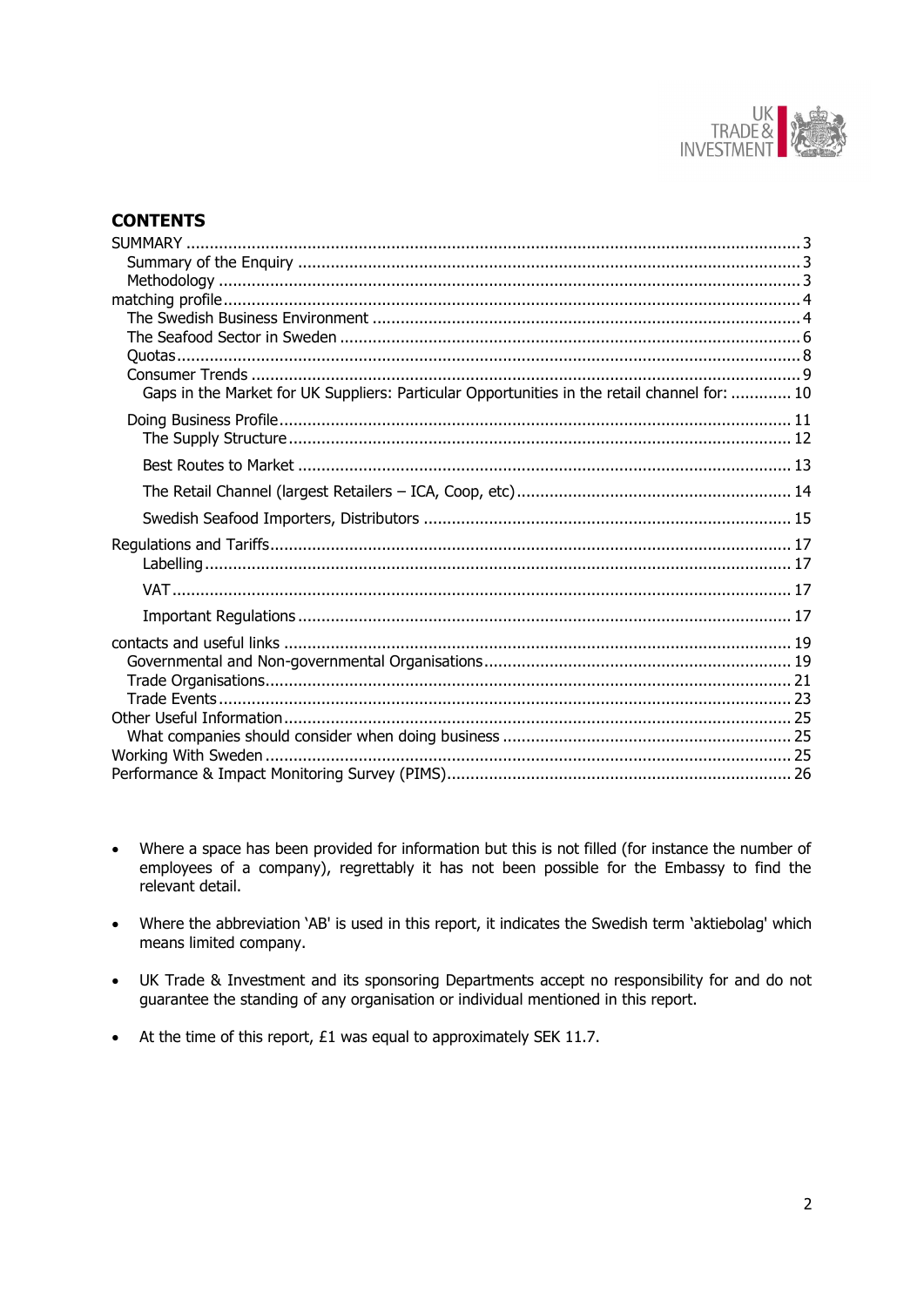

# <span id="page-2-0"></span>**SUMMARY**

### <span id="page-2-1"></span>**Summary of the Enquiry**

It was agreed with Seafish that UKTI will prepare a report on the Swedish fish and seafood market. The report will focus on two main sections (detailed below) as well as any other relevant information. The main focus of the report will be:

- 1. Matching profile, including:
	- a. Business and trade environment
	- b. The Seafood Sector
	- c. Consumer Trends
	- d. UK Share and Export Opportunities
- 2. Doing Business Profiles, including
	- a. The Supply Structure
	- b. The Retail Channel
	- c. The Foodservice Channel
	- d. Key Regulations and Tariffs
	- e. Tips and Useful links

### <span id="page-2-2"></span>**Methodology**

UK Trade & Investment has prepared this report using information obtained on a selective basis from the following sources:

- Industry contacts
- Commercial and customised databases
- Internet research
- Trade associations and other relevant organisations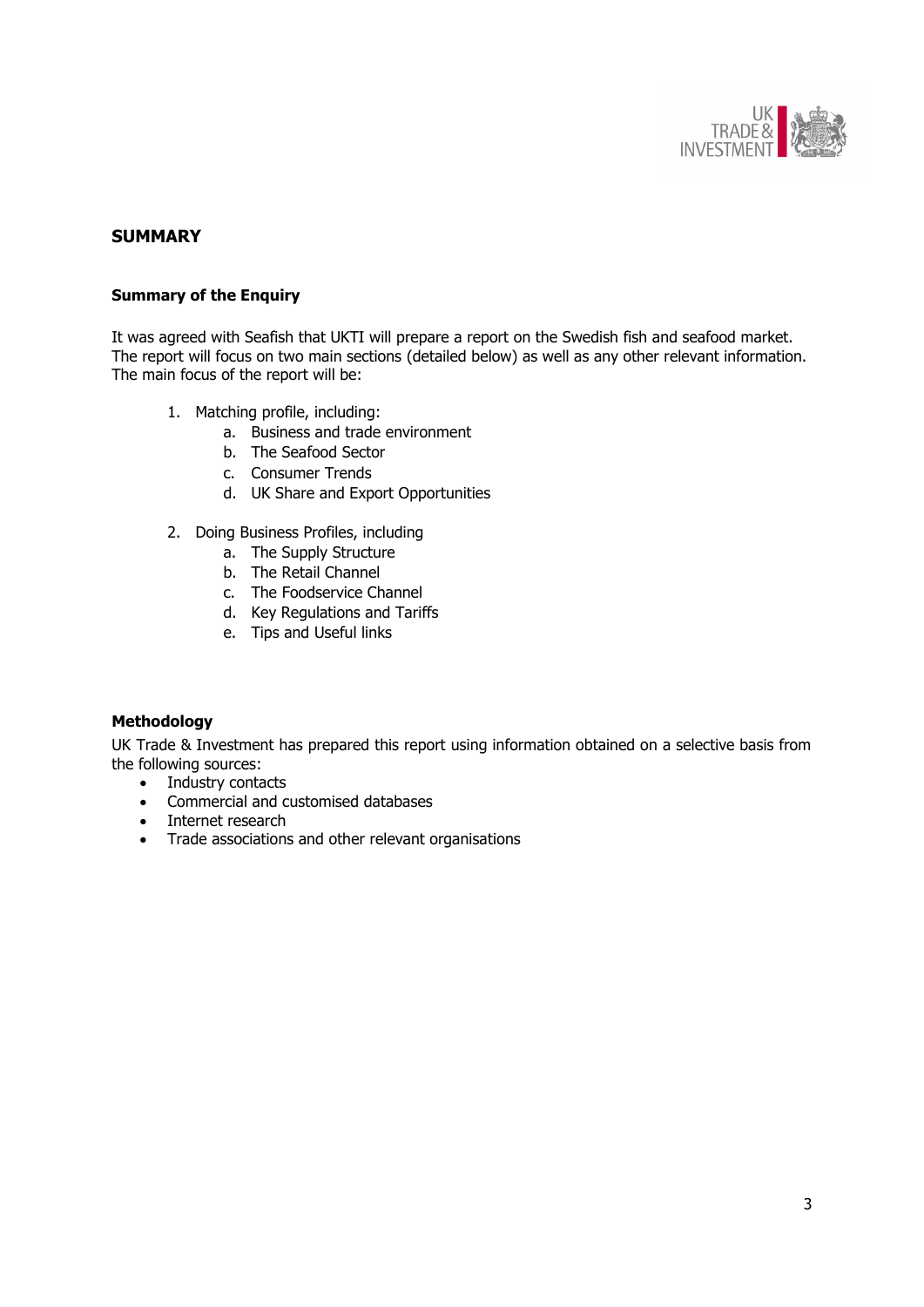

# <span id="page-3-0"></span>**MATCHING PROFILE**

### <span id="page-3-1"></span>**The Swedish Business Environment**

### **Fast Facts**

| Population                          | 9.7 million                            |
|-------------------------------------|----------------------------------------|
| Land Area                           | 449,964 sq. km.                        |
| Inhabitants per sq km               | 21.5                                   |
| No. of households                   | 4.55 million                           |
| Capital                             | Stockholm                              |
| <b>Other Main Cities</b>            | Gothenburg, Malmö                      |
| Languages                           | Swedish                                |
| Religion                            | Protestant, Lutheran                   |
| Currency                            | Swedish Krona (SEK)                    |
| Exchange rate (Oct. 2014)           | $£1 = 11.7$ SEK                        |
| <b>Total GDP (2013)</b>             | SEK 3,967 billion                      |
| Real GDP Growth Rate (2013)         | .9%                                    |
| <b>GDP Per Capita</b>               | SEK 312,000                            |
| Inflation (2013)                    | 0%                                     |
| Unemployment rate (2014)            | 8%                                     |
| <b>International Status</b>         | Member of the EU                       |
| Government Type                     | Constitutional Monarchy, Parliamentary |
|                                     | Democracy                              |
| Total Food and Drink Imports (2013) | SEK 109 billion                        |
| Total Food and Drink Exports (2013) | SEK 63.4 billion                       |
| Top 3 Import Countries              | Germany, Norway, Netherlands           |
| Top 3 Export Countries              | Germany, UK, Denmark                   |

Source: Statistics Sweden

 Sweden has largely avoided the greatest pitfalls of the recession that started in 2007. Nonetheless Sweden is experiencing some economic issues. For the last few years, Sweden has been dealing with low inflation, which has at times bordered on deflation. In July 2014, the Riksbank (the national bank of Sweden), cut interest rates from .75% to .25%. Swedes also have a relatively high level of household debt to income ratio (roughly 175% in August 2014).

Despite its problems, Sweden's economic projections are relatively positive. Inflation is expected to rebound to a healthy 1.6% by the end of 2015. The unemployment rate, which at 8% is better than average in the European Union, is expected to steadily fall to 6% by 2017. Significantly, the projected GDP growth is positive over the next five years. Added to the high GDP per capita, the purchasing power of the average Swede and the steady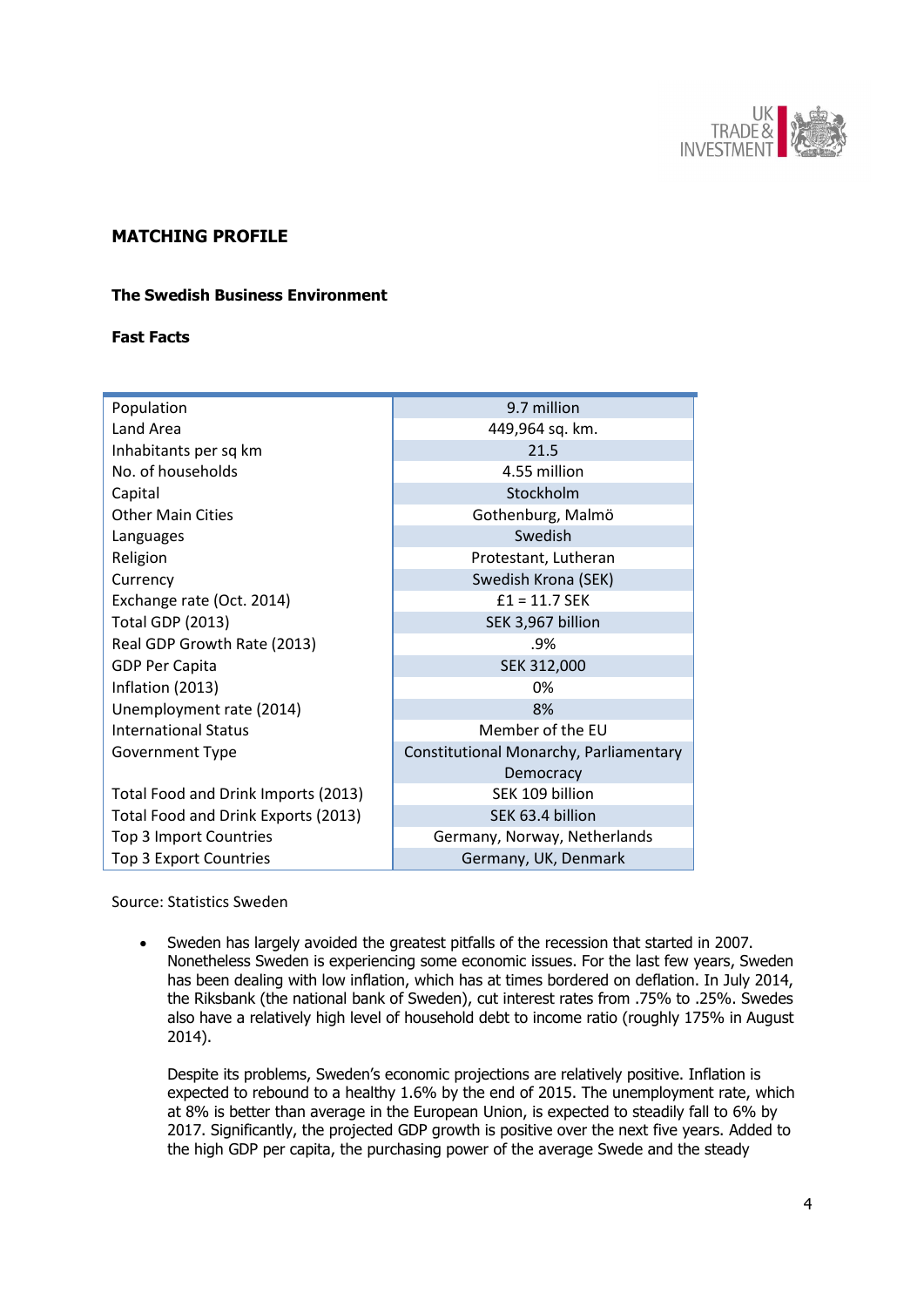

- grounds.
- Syrians and Turks.
- speaking country.
- 



increases in sales, Sweden can remain an attractive place to conduct business in the near future.

years, though it is expected to modestly decline over the coming years. There is still high demand for skilled engineers and other scientific professions.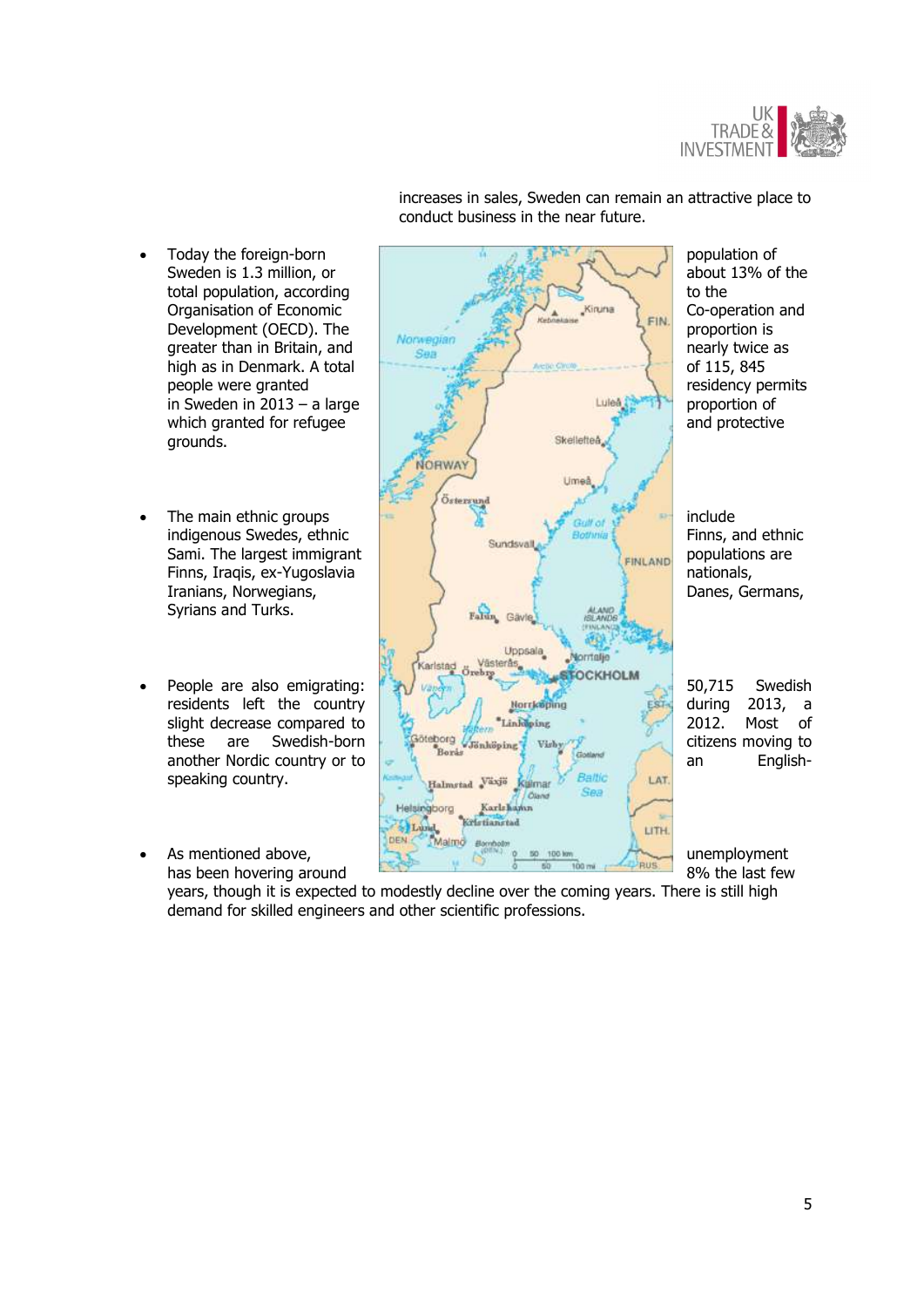

### <span id="page-5-0"></span>**The Seafood Sector in Sweden**

| Rank | Name                   | 2013 value in<br><b>SEK millions</b> | 2013 quantity<br>(thousand ton) | 2012 value |
|------|------------------------|--------------------------------------|---------------------------------|------------|
| 1    | Herring/Baltic Herring | 309,786                              | 85                              | 243,032    |
| 2    | Sprat                  | 195,872                              | 55.8                            | 109,358    |
| 3    | Northern Prawn         | 172,317                              | 1.1                             | 172,937    |
| 4    | Sand Eel               | 114,518                              | 29.1                            | 532        |
| 5    | Norway Lobster         | 108,083                              | 1.2                             | 118,494    |
| 6    | Cod                    | 95,345                               | 8.7                             | 154,608    |
| 7    | Saithe/Coalfish        | 19,789                               | 1.5                             | 19,157     |
| 8    | Silver Eel             | 15,054                               |                                 | 13,884     |
| 9    | Mackerel               | 9,566                                | 2.9                             | 7,338      |
| 10   | Vendace                | 6,018                                | 1.4                             | 21,498     |

- The fishing industry is not a large part of the Swedish economy though it is more important in some local economies along the coasts. Recreational fishing plays a role in the local economy through purchases, holiday travel and licenses.
- Fresh seafood landing in Sweden accounts for only a portion of the domestic consumption, while imports and processing plants are important in the consumer chain.
- The volume of seafood imports for direct consumption is difficult to calculate because of reexport from Norway. Since Norway is not a member of the EU, many Norwegian companies and fishermen prefer to enter the EU market via Sweden.
- In 2013 (the latest year for complete statistics), food and drink sales rose by 3.2% in Sweden. Purchases of seafood amounts to 5% of the value of all food and drink sales.
- On a per capita basis in 2012, Swedes spend SEK 24,442 on food and drink purchases. This represents a 1.8% increase.
- The value of seafood sales increased by 8.1%, which was the largest increase within food and drink. The total turnover in 2012 was SEK 11 billion. Cost increases accounted for 2.5% of that increase, while volume was the 5.5%.

| Turnover in Seafood Sales (2012)                                    | Value in SEK |
|---------------------------------------------------------------------|--------------|
| Preserved fish and shellfish/Prepared foods                         | 5.6 billion  |
| Fish and shellfish – frozen, chilled, fresh, dried smoked or salted | 5.4 billion  |
| Total                                                               | 11 billion   |

 Organic seafood sales accounted for 8.1% of the overall value of the trade, which is the highest percentage of all food and drink categories. However, organic sales were only 2.1% of the volume, which is relatively low compared to other products.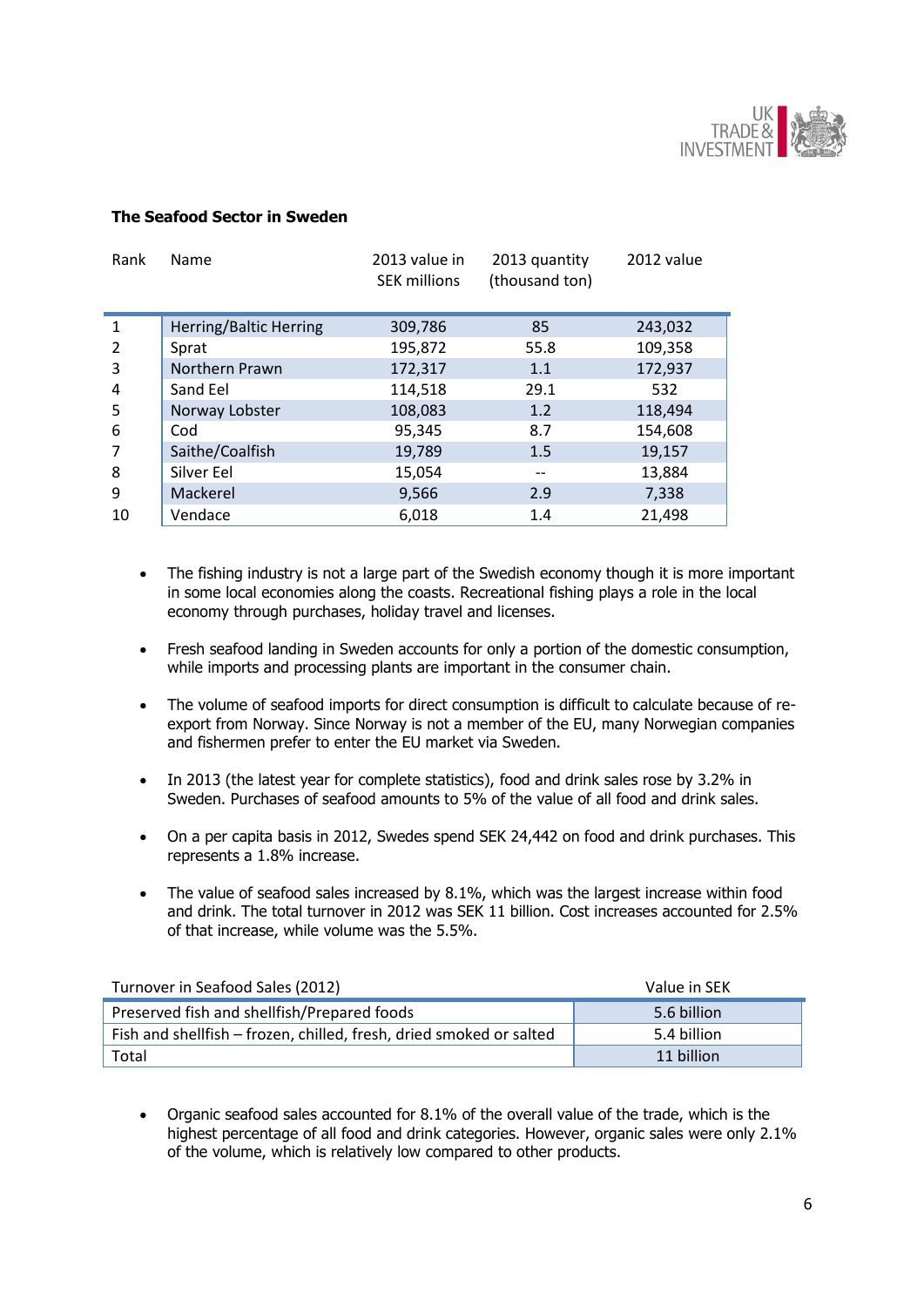- Farm raised seafood is increasing in Sweden. Fish is by far the most common farm raised sea creature, though there are companies engaged in farming crustaceans, shellfish and algae. In order to farm raise seafood, a permit from the regional government is required. To sell the farm raised fish, the farmer must receive a certificate from a qualified veterinarian stating the animals fulfil health requirements.
- Seafood consumption is an important part of Swedish holiday culture and classic dishes in Swedish cuisine. Pickled herring is eaten at every major holiday. Salmon is also typical holiday food, which can be prepared from fresh fish, though it is typically eaten smoked or cured. Cod and shrimp are found in many classical Swedish dishes. One typically Swedish dish is Surströmming (Fermented Herring) eaten from can, normally outdoors in July. Crayfish are consumed in high numbers in August when many Swedes partake in annual crayfish parties.
- There are a number of landing sites in Sweden. The most important are Gothenburg, Ängholmen, Smögen and Strömstad, which are located on the west coast. The west coast deals in significantly higher volumes of seafood landings. On the Baltic side, Karlskrona, Trelleborg, Simrishamn, Västervik and Oxelösund are the largest. The largest fresh seafood auctions are held in Gothenburg Harbour, Smögen and Strömstad. Danish harbours such as Skagen and Hanstholm are also used for landing Swedish catches.
- Some landing sites follow the Närfiskat (Locally Fished) scheme, which is an industry initiative to promote sustainable fishing. Gothenburg harbour is one such landing site. Any seafood landed there must follow the Närfiskat rules. For more information on the particulars of the rules see the section "Regulations and Tariffs" below.

| Imports            | 2013   | 2012   | % Change |
|--------------------|--------|--------|----------|
| Norway             | 24,275 | 19,827 | 22.4     |
| Denmark            | 1,931  | 1,826  | 5.75     |
| China              | 512    | 516    | $-.77$   |
| Germany            | 337    | 196    | 71.9     |
| <b>Netherlands</b> | 309    | 242    | 27.6     |
| Thailand           | 155    | 187    | $-17.1$  |
|                    |        |        |          |
| <b>Exports</b>     | 2013   | 2012   | % Change |
| Poland             | 5,403  | 3,717  | 45.3     |
| France             | 4,748  | 3,972  | 19.5     |
| UK                 | 1,794  | 1,354  | 32.4     |
| Spain              | 1,724  | 1,572  | 9.6      |
| Portugal           | 1,612  | 1,940  | $-16.9$  |
| Denmark            | 1,367  | 1,065  | 28.35    |

# **Swedish Fish, Crustacean and Mollusc Imports and Exports by Country 2012-2013 (value in SEK million)**

 Imports from non-EU countries must have a capture certificate. Rules for where certain fish can land in Sweden may apply. For more information, please visit the Swedish Agency for Marine and Water Management's website for more specific rules. Anyone who wishes to export seafood to Sweden must have an export license from the country of origin. Similarly, the importer in question must have an import license. When seafood lands in Sweden, it can be sold at auction or directly to wholesalers or smaller retailers.

#### **Sweden's Quotas**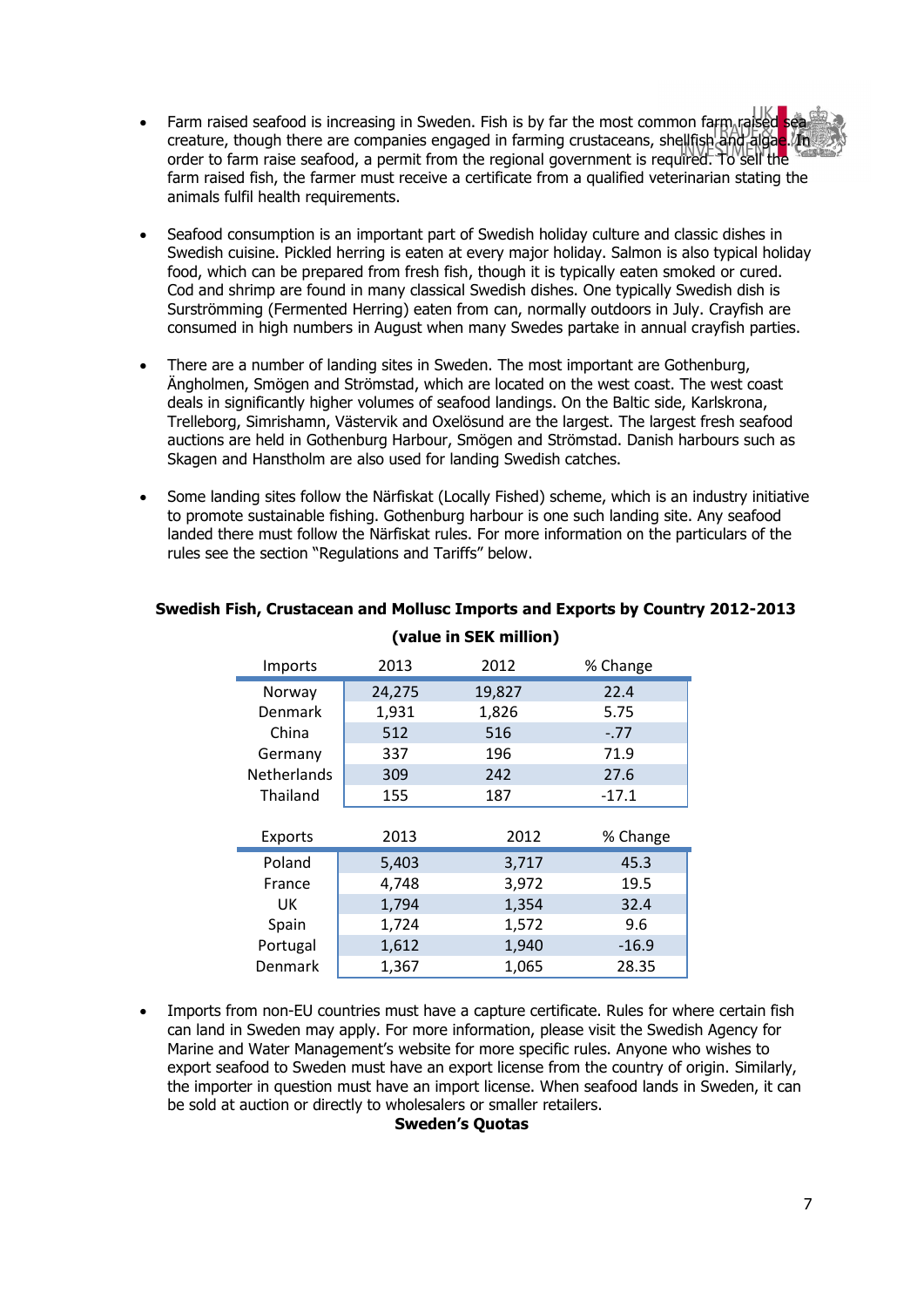

<span id="page-7-0"></span>

| <b>Species</b> | Area (ICES Area)                         | Swedish Quota   | EU Quota (TAC)   | <b>TRADE&amp;</b><br>INIVITC<br>Change from 2013 |
|----------------|------------------------------------------|-----------------|------------------|--------------------------------------------------|
| Herring        | Bottenhavet (30-<br>31)                  | 33,409 ton      | 137,800 ton      | $+30%$                                           |
| Herring        | Central Baltic (25-<br>27, 28.2, 29, 32) | 37,703          | 112,725 ton      | $+25%$                                           |
| Herring        | <b>Western Baltic</b><br>(22-24)         | 3,534           | 19,754 ton       | $-23%$                                           |
| Salmon         | Baltic (22-31)                           | 29,856 individ. | 106,587 individ. | $-2\%$                                           |
| Sprat          | Baltic (22-32)                           | 45,763 ton      | 239,979 ton      | $-4%$                                            |
| Cod            | <b>Western Baltic</b><br>(22-24)         | 2,649 ton       | 17,037 ton       | $-15%$                                           |
| Cod            | Eastern Baltic (25-<br>32)               | 15,331 ton      | 65,934 ton       | $+7%$                                            |
| Plaice         | Eastern Baltic (25-<br>32)               | 184 ton         | 3,409            | 0%                                               |

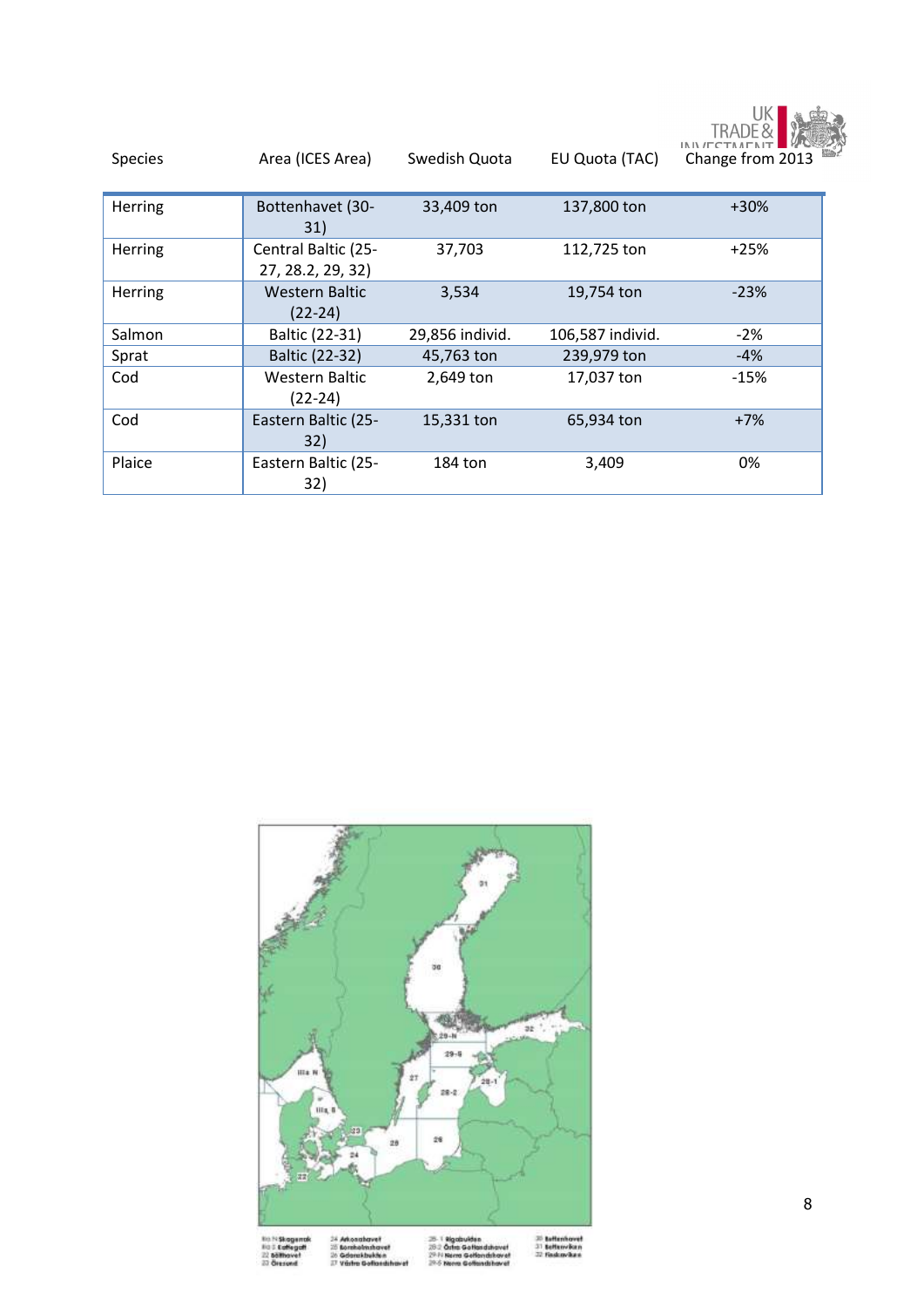### <span id="page-8-0"></span>**Consumer Trends**



- Vegetarian food: Vegetarianism has continually grown over the past decade. A March 2014 study found that 6% of all Swedes are vegetarians with a further 4% self-identified as vegan. Vegetable sales have continuously increased since 2000 and accounted for 8.7% of the total value of food sales in 2013. The vegetable assortment in Sweden's supermarkets is still rather affected by seasonal availability of produce, though frozen vegetable options are abundant year-round.
- Ethnic Food: Swedes are known as being open-minded when it comes to trying new foods. The increase in immigration has also provided an upsurge in products from South America, the Middle East, Asia and other parts of Europe and are commonly seen on supermarket shelves. Correspondingly, there is an increasing amount of halal food available. There is a growing number of ethnic restaurants in Swedish cities and many of the most popular frozen food dishes are based on Asian and Middle Eastern recipes.
- Organic Food: The interest in and demand for organic food is also steadily increasing. In 2013, 4.1% of food and drink sales were of organic products. This represents a 2.4% increase compared to 2000. The largest increases were in sales of organic fish, fruit, coffee/tea/chocolate and vegetables.
- The following other movements/ideas/products have been noted as popular or increasingly popular: local produce, authentication, traceability, Fairtrade, carbon footprint, demand for less packaging, health foods and dieting.
- Seafood: Seafood is popular in Sweden due to its historical and cultural importance, its image as a healthy alternative and versatility in cooking. In supermarkets, seafood is more likely to be sold frozen as opposed to chilled. Almost every supermarket has a large selection of frozen seafood and only some of the larger stores will have a chilled/fresh fish counter. Smoked and preserved options are always plentiful. Fresh seafood is mostly bought in the summer in cities that have landing sites.

|                             | Total   | %change | Per Capita | % change | % of total |
|-----------------------------|---------|---------|------------|----------|------------|
| Food/Drink                  | 213,221 | 3.2     | 22,107     | 2.3      | 12.09      |
| Home, fashion and free-time | 283,490 | 1.3     | 29,393     | .4       | 16.07      |
| Accommodation               | 462,109 | 3.6     | 47912      | 2.6      | 26.2       |
| Café and Restaurant Visits  | 89,119  | 5.3     | 9240       | 4.3      | 5.05       |
| Recreation/Culture          | 109320  | 2.6     | 11,335     | 1.7      | 6.2        |
| Transportation/vehicle      | 200,662 | $-2.1$  | 20805      | $-3.0$   | 11.38      |
| Health                      | 42049   | 5.8     | 4360       | 4.8      | 2.38       |
| Source: Vem är Vem          |         |         |            |          |            |

How Swedish Households Spend their Money (2013)

Opportunity Matrix by species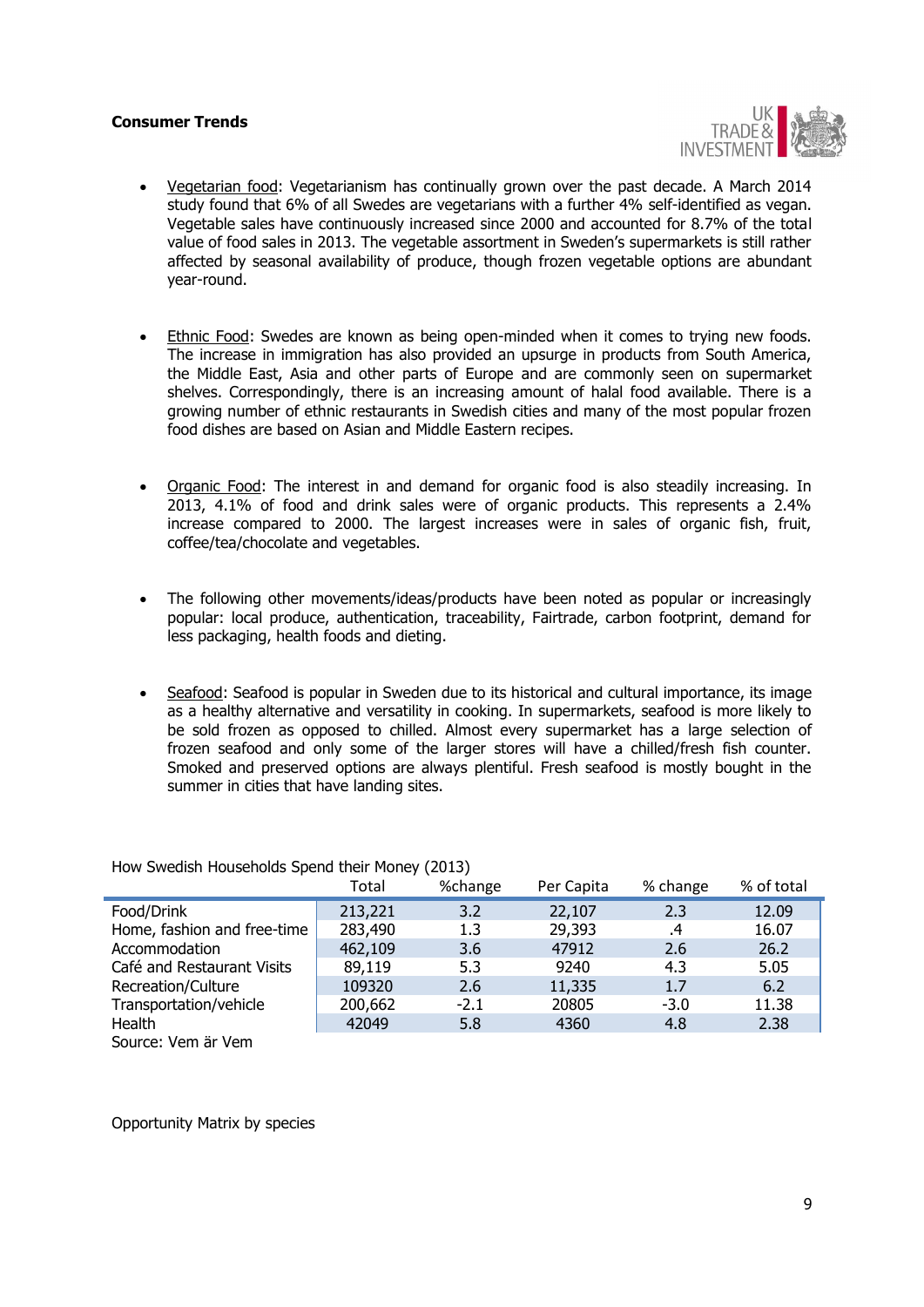

| <b>Species</b>        | Potential<br>in Retail<br>Market | Potential in<br>Food Service |
|-----------------------|----------------------------------|------------------------------|
| Salmon                | м                                | М                            |
| Atlantic Pollack      | м                                | м                            |
| Mackerel              |                                  |                              |
| Sole                  | м                                | м                            |
| Trout                 | M                                | M                            |
| Greenland Halibut     | м                                | м                            |
| Lobster               | н                                | M                            |
| Crab                  | м                                | м                            |
| <b>Yellowfin Tuna</b> | н                                | M                            |
| Prawn                 | н                                | Н                            |
| <b>Shark</b>          |                                  |                              |
| Haddock               | м                                | м                            |
| Cod                   | м                                | м                            |

# <span id="page-9-0"></span>**Gaps in the Market for UK Suppliers: Particular Opportunities in the retail channel for:**

- Premium products including caviar
- Value added innovative products
- Lobster most lobster is currently imported from North America. However, there are discussions in Sweden about imposing a ban on North American imports due to the North American lobster's invasion of the Swedish ecosystem. If a ban were to be imposed, there could be a relatively large whole in the market.
- Frozen meals
- Smoked products
- Organic products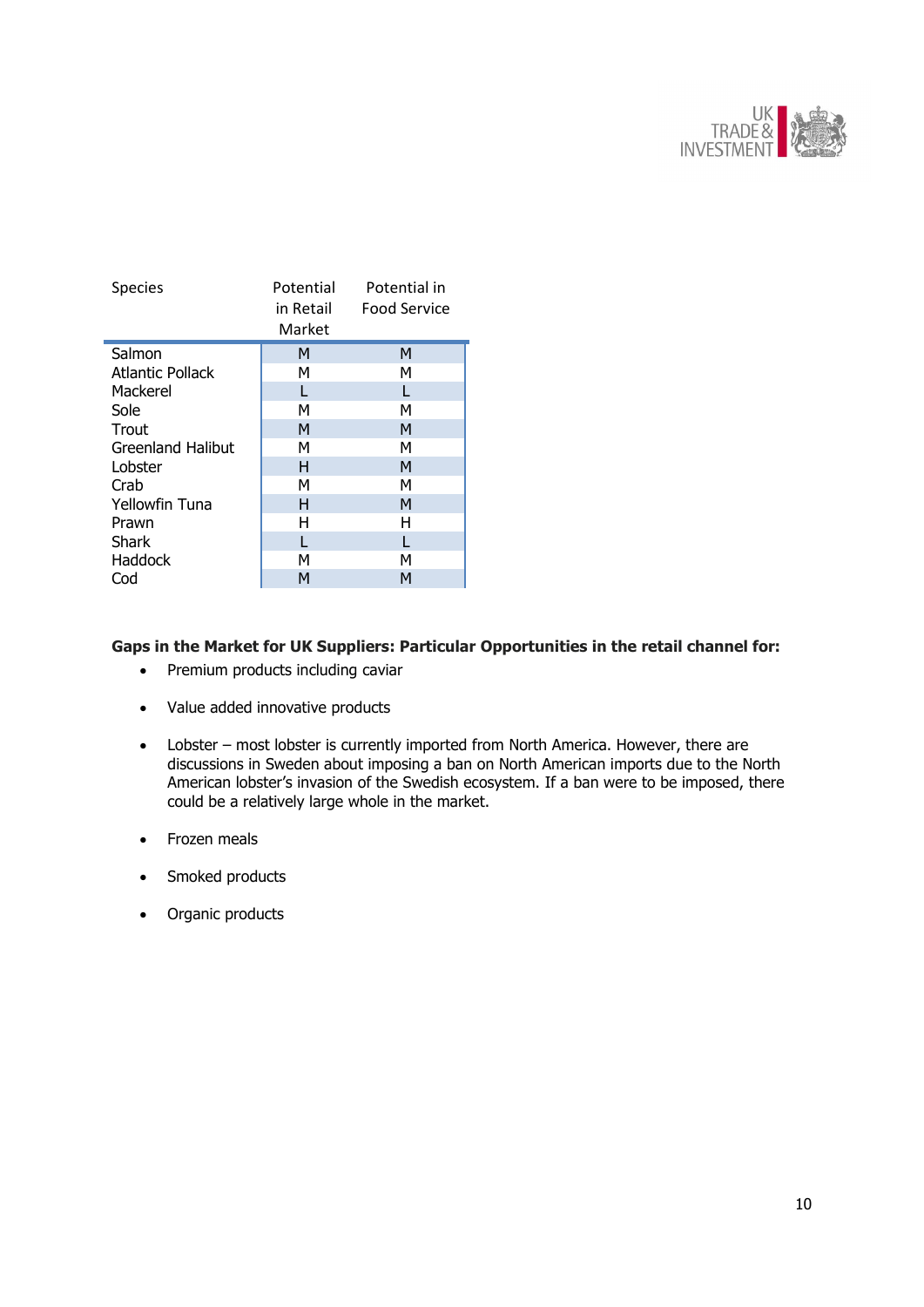

# <span id="page-10-0"></span>**Doing Business Profile**

### **Overview**

Sweden's business environment is modern, open and business-friendly. Skilled professionals, smooth business procedures and receptiveness to international partnerships make it an easy country in which to operate. Information is readily available, open and transparent. Starting a company in Sweden is a quick and straightforward process. Information about the process and necessary forms are readily available online and in English. International companies in Sweden often praise the quality of local advisors and business partners.

Sweden is known as a country that punches above its weight in terms of its economy and trade. With only 0.2% of the world population, the country accounts for almost 2% of world trade. It has strong international trade ties, a well-educated and skilled work force, low corporate tax rates and a userfriendly bureaucracy. Its geographical location underpins its position as a natural hub for business in the Nordic area, Baltic area and Russia.

Sweden is often perceived as a pioneer in harnessing new technologies and setting new consumer trends. Many companies therefore use Sweden as a pilot market for new products and services. There are many such examples across multiple business sectors.

Sweden regularly appears in the top ten world rankings, such as World Economic Forum's "Growth Competitive Index" and The Economist's list of the "Best place to do Business". In addition, Sweden also appears in the top ten world rankings of GDP per capita

Benefits for British businesses exporting to Sweden include:

- English widely used as business language
- aeographical hub in the Nordic Region
- relatively strong currency
- modern and friendly business environment

Strengths of the Swedish market include:

- stable economy
- educated and skilled workforce
- user friendly bureaucracy
- pioneer in new technologies consumer trends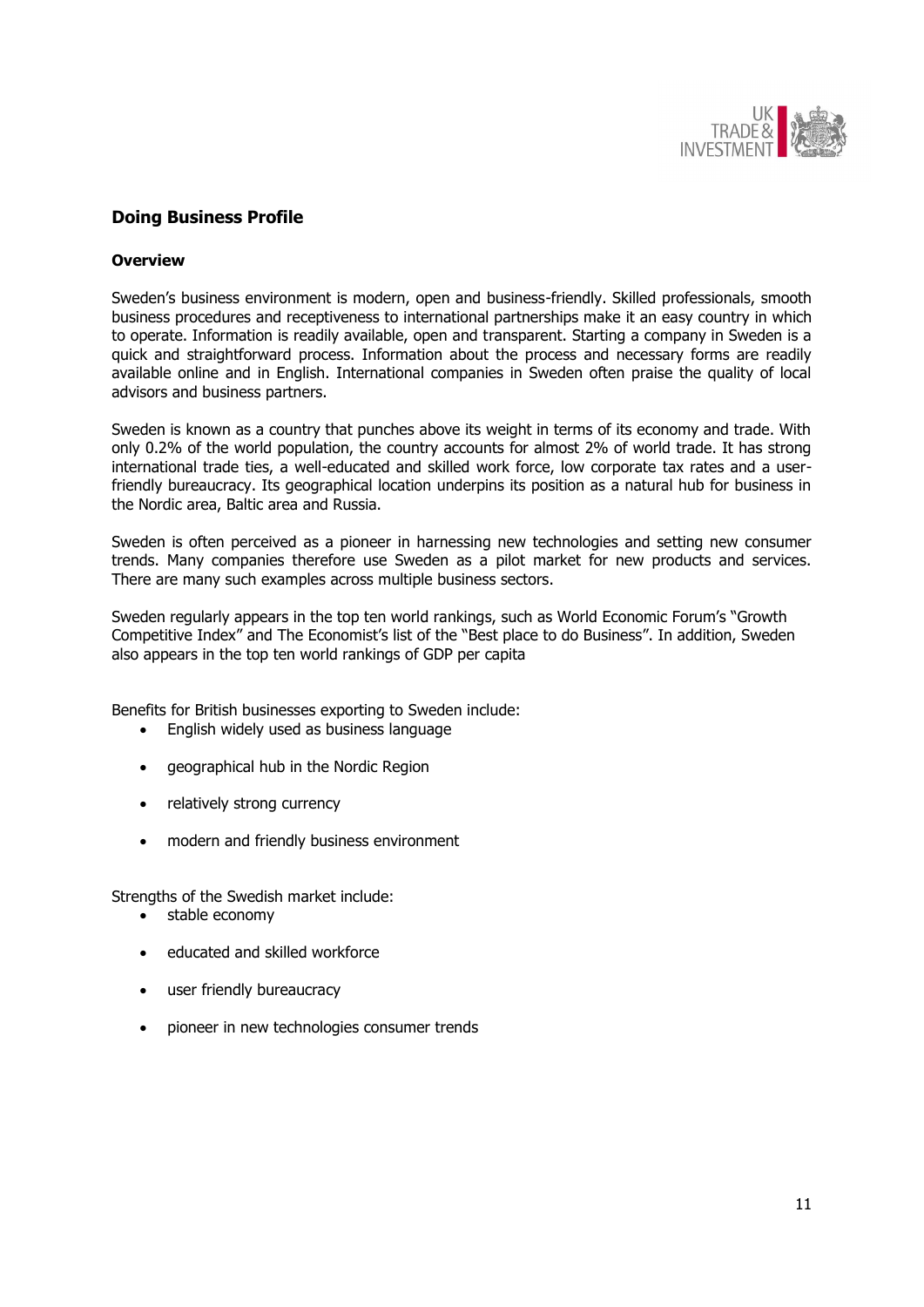

# <span id="page-11-0"></span>**The Supply Structure**

The general supply structure of Sweden's seafood sector for imports can be described as follows:



Source: Food From Britain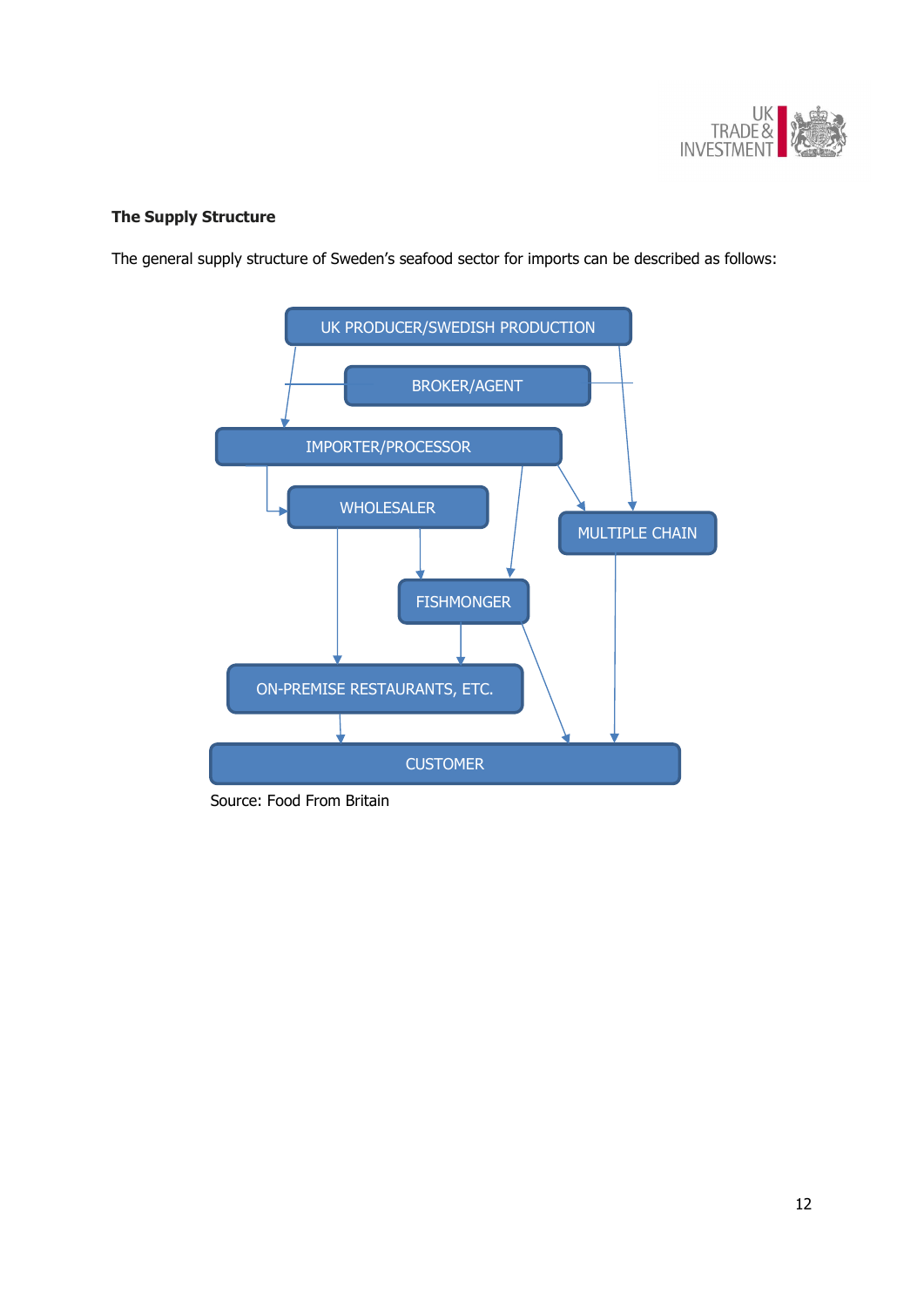

# <span id="page-12-0"></span>**Best Routes to Market**

|                        | <b>Advantages</b>                                                                                                                                                                                                                                                    | <b>Disadvantages</b>                                                                                                                                                                                                                                                                                   |
|------------------------|----------------------------------------------------------------------------------------------------------------------------------------------------------------------------------------------------------------------------------------------------------------------|--------------------------------------------------------------------------------------------------------------------------------------------------------------------------------------------------------------------------------------------------------------------------------------------------------|
| Distributor/Importer   | Marketing and selling<br>function taken care of<br>(sales<br>force/merchandise)<br>Warehouse (stocks on<br>$hand$ – can supply<br>even small quantities<br>at short notice<br>Can take advantage of<br>distributor/importer's<br>in place network and<br>connections | The distributor has<br>several principles -<br>your products may not<br>get full attention all the<br>time<br>You may not receive<br>appropriate<br>information (ie who<br>buys what and when<br>and who does not)<br>Adds cost to the price<br>$\bullet$                                              |
| <b>Direct Approach</b> | • You will be dealing directly<br>with the customers<br>• You will make direct<br>deliveries<br>• You will have full control<br>over the trade and<br>marketing expenditure                                                                                          | • You are away from the<br>market place $-$ the buyers<br>have no direct local contact<br>• No sales force/merchandise<br>where needed<br>• No local stock of products<br>• Swedish retailers may be<br>less likely to trust a foreign<br>company that does not<br>have an international<br>reputation |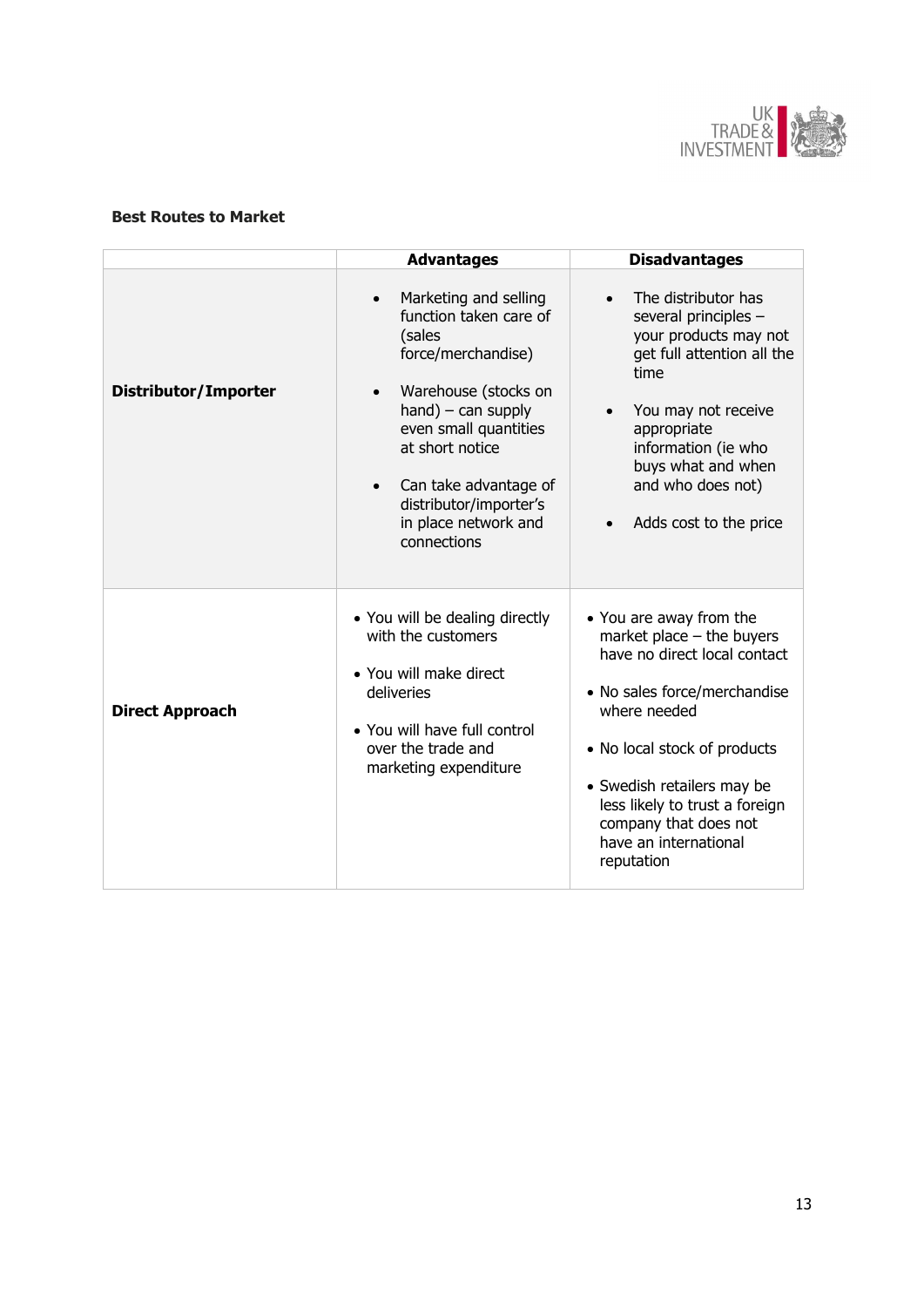

# <span id="page-13-0"></span>**The Retail Channel (largest Retailers – ICA, Coop, etc)**

|                                           | <b>Number</b><br>of Stores | <b>Turnover</b><br>million SEK<br>2013 (%<br>change) | <b>Profile</b>                                                                                                                                                      |
|-------------------------------------------|----------------------------|------------------------------------------------------|---------------------------------------------------------------------------------------------------------------------------------------------------------------------|
| <b>Ica</b><br>www.ica.se                  | 1,321                      | 101,562 (3%)                                         | Ica is by far the largest entity in the<br>Swedish retail market. It is operated in<br>a franchise system with three different<br>sized stores making up the chain. |
| Coop<br>www.coop.se                       | 713                        | 42,900 (-2%)                                         | Coop is run in a franchise basis and<br>follows the system of having different<br>sized stores.                                                                     |
| <b>Axfood</b><br>www.axfood.se            | 731                        | 35,019 (3%)                                          | Axfood is the owner of the Willy's and<br>Hemköp supermarkets. Willy's, which<br>offers more budget options accounts<br>for much of Axfood's increase in 2013.      |
| <b>Bergendahls</b><br>www.bergdendahls.se | 157                        | 12,991 (-1%)                                         | Bergendahls food division owns the<br>Swedish chain City Gross.                                                                                                     |
| Lidl<br>www.lidl.se                       | 168                        | 6,600 (7%)                                           | Lidl has been making inroads into the<br>Swedish market and its affordable<br>pricing options have been<br>rather<br>successful.                                    |
| <b>Netto</b><br>www.netto.se              | 155                        | 4,555 (5%)                                           | Netto's turnover has increased in the<br>past few years. The stores are mostly<br>located in the south and southwest of<br>Sweden.                                  |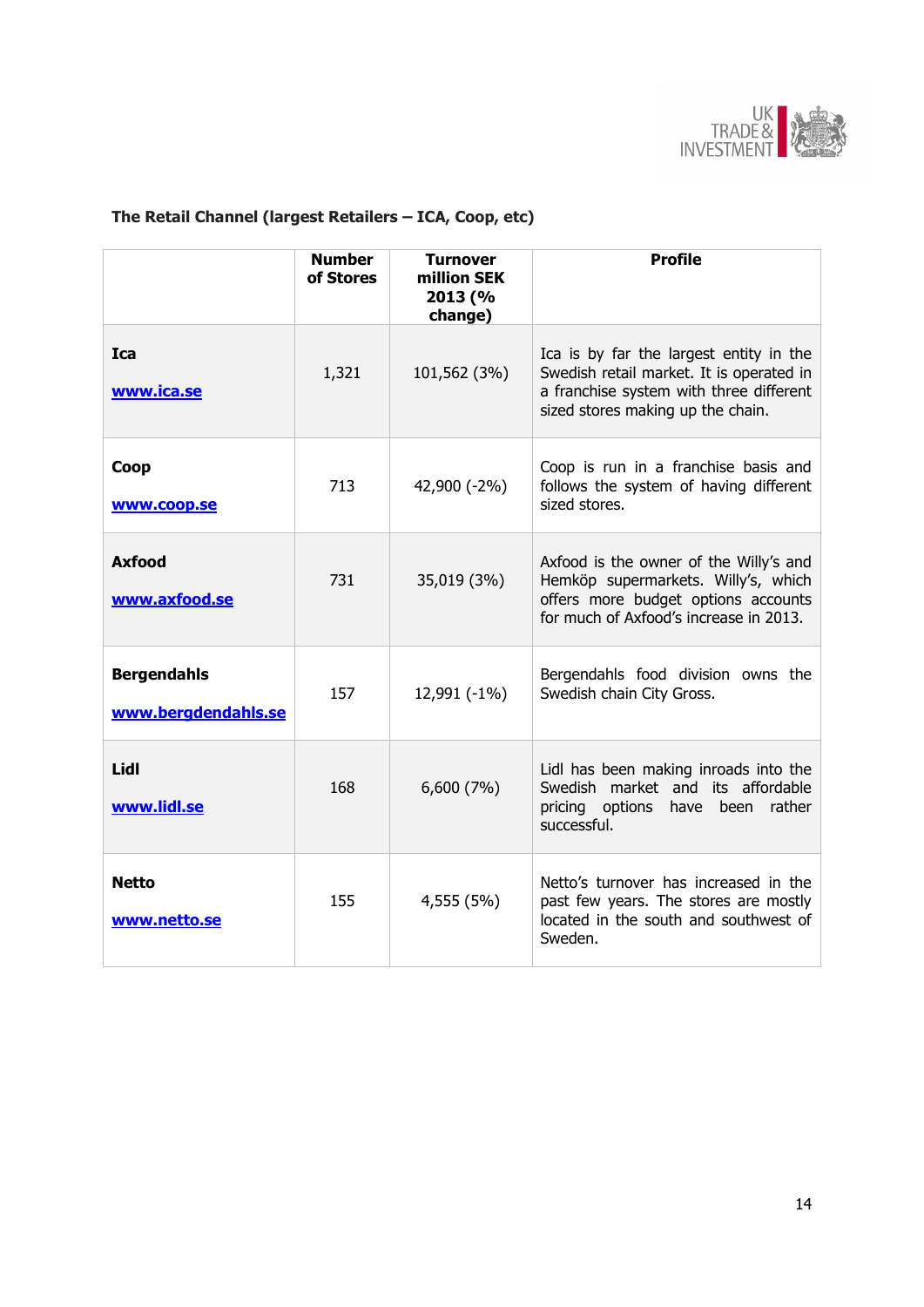

## <span id="page-14-0"></span>**Swedish Seafood Importers, Distributors**

#### **Lobster Seafood Sweden AB**

Web: [www.lobster.se/en](http://www.lobster.se/en) Employees: 104 Turnover (SEK million): 1,241 (2011) Date established: 1989

Address: Sjöängsvägen 9, 192 72 Sollentuna Contact: Mr. Daniel Östman, Purchaser Email: [daniel.ostman@lobster.se](mailto:daniel.ostman@lobster.se) Tel:  $+46(0) 8 4443486 \text{ or } +46(0) 70 2636402$ 

Profile: A wholesaler/processor that sells fresh and frozen seafood throughout Sweden. Based in Sollentuna, in the Stockholm area. Also has a wholesaler subsidiary called Sjöboden Allt i Fisk.

### **Leröy Allt i Fisk AB**

Web: [www.alltifisk.se/](http://www.alltifisk.se/) Tel: +46 (0) 31 857500 Employees: 49 Turnover (SEK million): 289 (2011) Date established: 1987 Email: [mats.holl@leroy.se](mailto:mats.holl@leroy.se) Tel: +46 (0) 31 857516

#### **JO Food AB**

Tel: +46 (0) 31 704 8490 Employees: 4 Turnover (SEK million): 147 (2011) Date established: 1983 Email: [info@jofood.se](mailto:info@jofood.se)

Address: Fiskhamnen 11, 414 58 Gothenburg Contact: Mr. Mats Holl, Purchasing Manager

Profile: Profile: Part of Leröy, a large Norwegian fish company

Address: Pirhus 1, Fiskhamnen, 414 58 Gothenburg Web: [www.jofood.se/jofood.html?lang=en](http://www.jofood.se/jofood.html?lang=en) Contact: Mr. Patrik Jansson, Partner / Owner

Profile: The company currently sells American lobster and other seafood.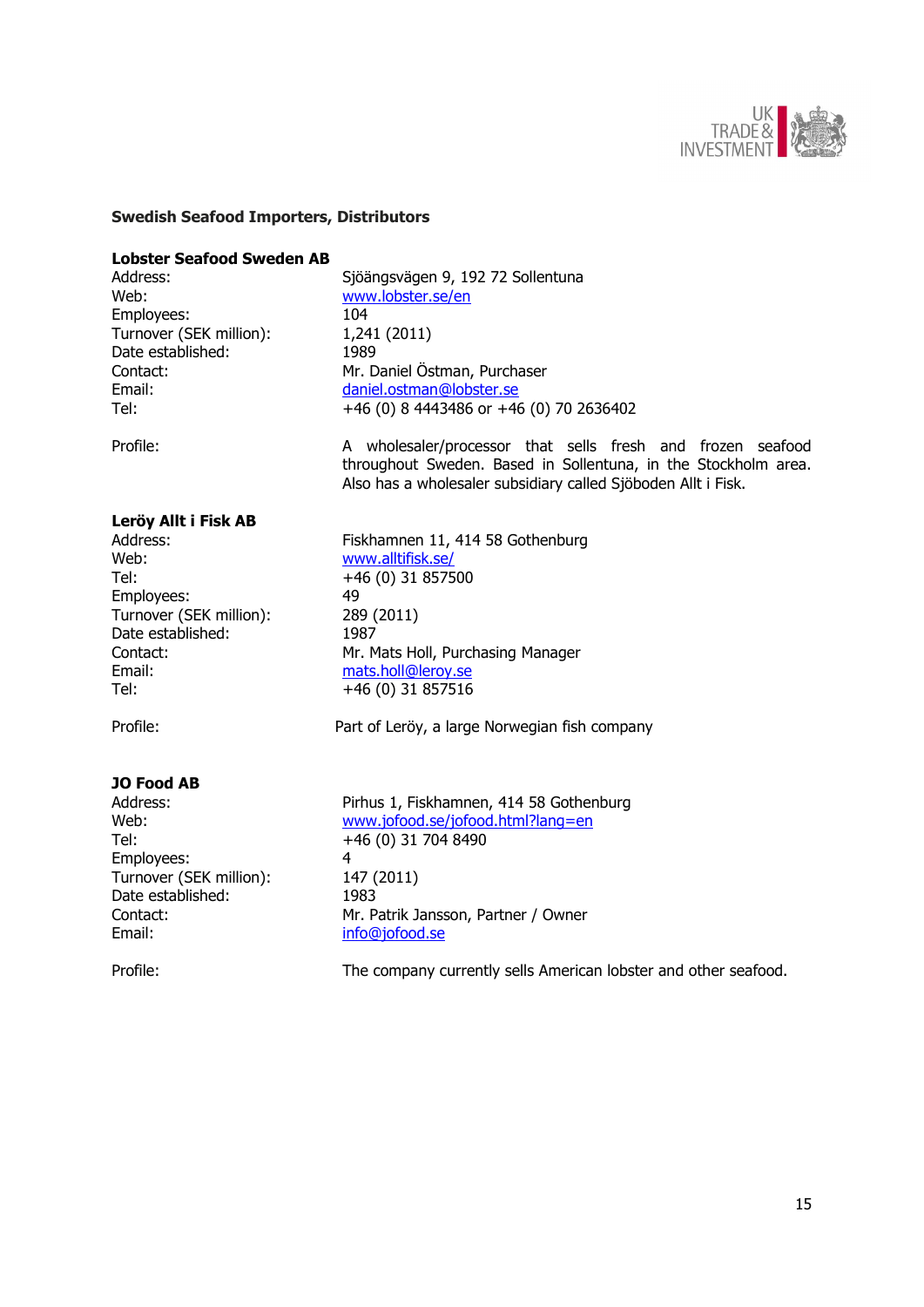

### **Nordsjöfisk AB**

Web: [www.nordsjofisk.se/](http://www.nordsjofisk.se/) Tel: +46 (0) 31 775 5550 Employees: 30 Turnover (SEK million): 137 (2011) Date established: 1949 Tel: +46 (0) 31 775 5555

Address: Pirhus 2, 414 58 Gothenburg Contact: Mr. Ronny Söderqvist, Purchasing Manager Email: [ronny.soderqvist@nordsjofisk.se](mailto:ronny.soderqvist@nordsjofisk.se)

Profile: Sells both fresh lobster and crab and other fresh and preserved seafood.

### **Bergfalk & Co.**

Web: [www.bergfalk.se](http://www.bergfalk.se/) Tel: +46 (0) 08 39 89 30 Turnover (SEK million): 137 (2011) Date established: 1949

Address: Hallgränd 7d, 121 17 Johanneshov

Profile: Importer and wholesaler to restaurants, hotels and pubs.

#### **EKO Fågel fisk och mittemellan AB**

Web: [www.ekofisk.se/](http://www.ekofisk.se/) Employees: 27 Turnover (SEK million): 100 (2011) Date established: 1999 Tel: +46 (0) 8 55613186

Address: Hallmästarvägen 10, 121 62 Johanneshov Contact: Mr. Per Lindquist, Managing Director

Profile: A wholesaler based in Johanneshov in the Stockholm area.

### **Salar Fisk & Skaldjur AB**

Web: [www.salar.se](http://www.salar.se/) Tel: +46 (0) 8 816700 Employees: 9 Turnover (SEK million): 41 (2011) Date established: 1961<br>
Contact: Mr. Mr. Mr. Mr. 2007 Email: [magnus@salar.se](mailto:magnus@salar.se)

Address: Fiskhallvägen 4 & 8, 120 44 Årsta Mr. Magnus Bergström, Purchaser

Profile: A wholesaler based in Stockholm. Supplier to Melanders Fisk and other retailers.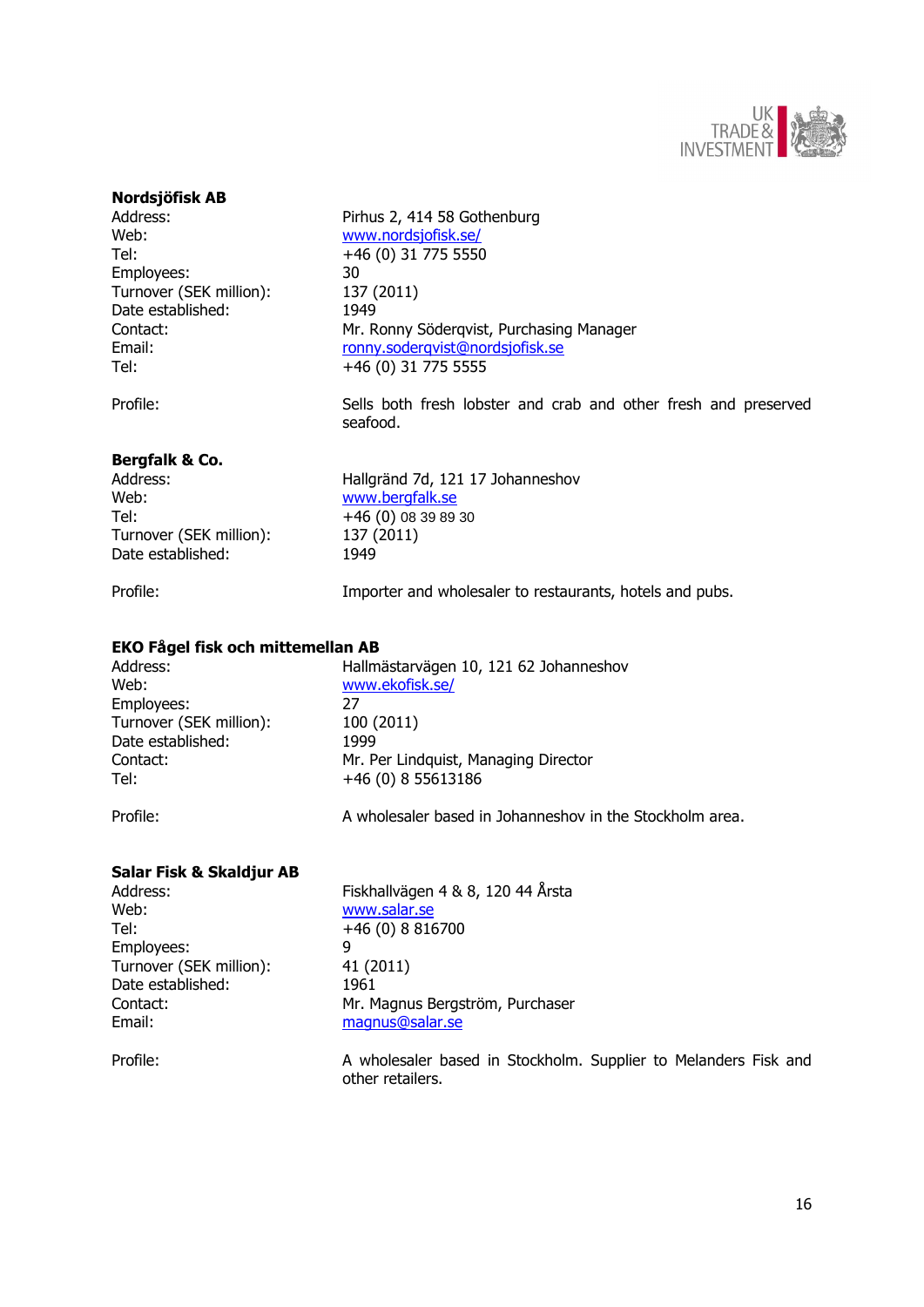

# <span id="page-16-0"></span>**REGULATIONS AND TARIFFS**

### <span id="page-16-1"></span>**Labelling**

Sweden follows EU regulations on the labelling of food. In general, the label must be clear and easy to read. The label must be in Swedish. The purpose of the label is so that consumers can make informed decisions on how to spend their money. That means that a label must contain:

- a name understood by Swedes that does not mislead,
- a health and ingredients description, including allergy notifications
- a clearly marked 'best by date'
- the name and address of the producer, packager or seller of the product
- meat, fish and shellfish must have the location of origin the country of origin or fishing zone

For more information visit Livsmedelsverket's homepage. Contact information listed below.

### <span id="page-16-2"></span>**VAT**

The VAT on fish and seafood products is 25% if sold directly to the consumer.

### <span id="page-16-3"></span>**Important Regulations**

- Organic Requirements. The organic food designation in Sweden is determined by the organisation KRAV. The organisation follows EU regulations (EG) nr. 834/2007 and (EG) nr. 889/2008. That also means that if an exporter has the same certification according to the stated regulations from another member state, then organic certification will also apply in Sweden. Only products certified by KRAV can have the 'organic' labelling (the Swedish word is 'Ekologisk') while vegetables will have a KRAV sticker. Fish and shellfish can also receive the KRAV label if certified as caught in a sustainable method. Marine Stewardship Council (MSC) certifications also apply in Sweden.
- Farm Raised Fish. In order to farm fish, crustaceans or molluscs, the grower must receive a permit from the regional government. The size of the operation impacts what type of permit and the requirements for receiving the permit. If the applicant wants to raise a species in Sweden that is not natural to Sweden's ecosystem, then the government places special requirements on the applicant. Finally, when selling farm-raised fish or seafood in Sweden, the farmer must keep a journal regarding certain aspects of the farming and get a health certificate from the regional government's veterinarian prior to entering the market. For more information, visit the Swedish EPA's website listed below.
- Importing fresh seafood to Sweden from outside the EU. If seafood is imported to the EU, a capture certificate containing, among other items, information concerning the capture method, the ship, the capture area, and the transport of the animals. The certificate must be approved by the flag location of the ship. All capture certificates will be electronically registered with the Swedish Agency for Marine and Water Management.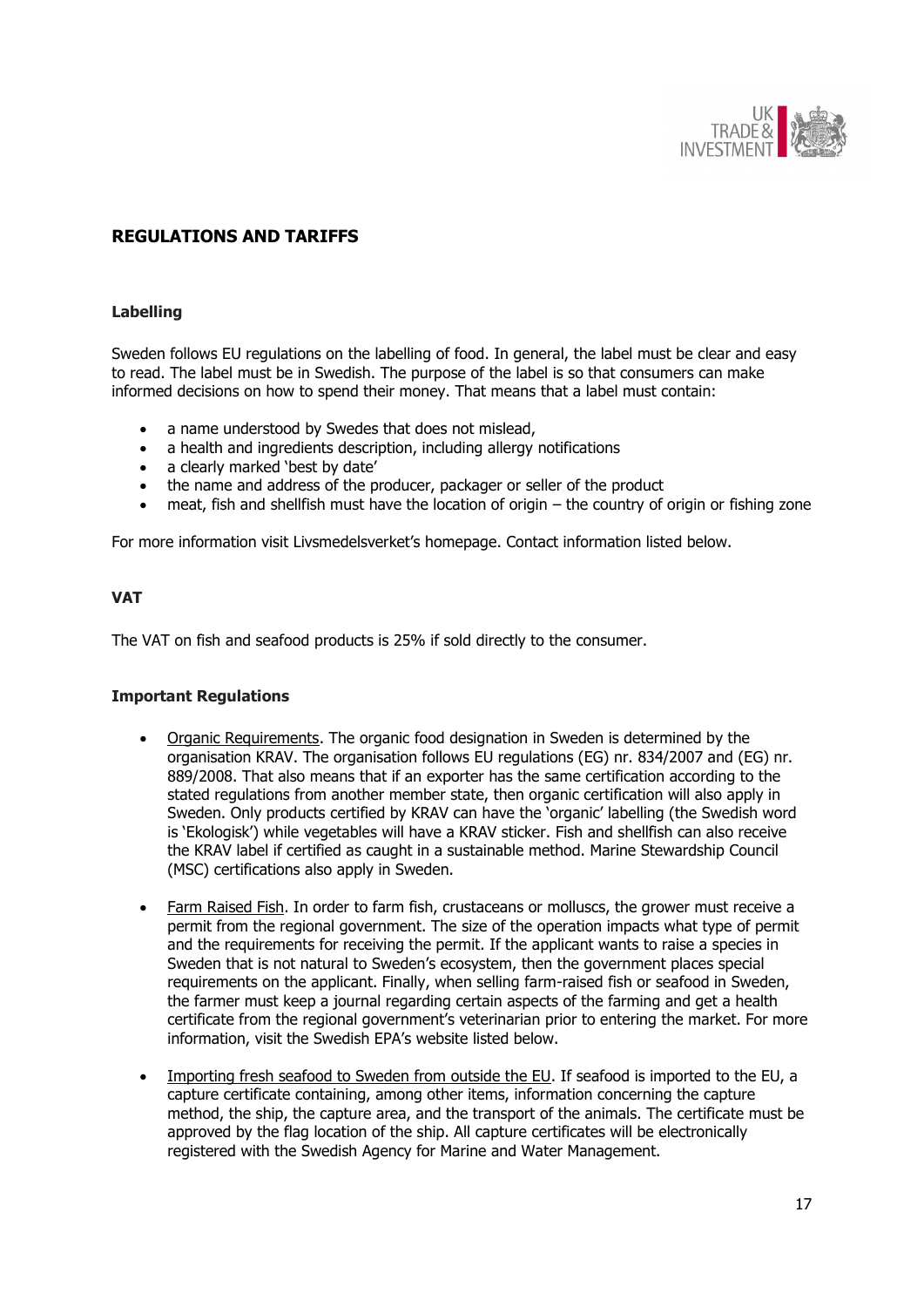

- Landing Harbours. There are various regulations regarding which harbour can be used by ships of certain nationalities or by ships with specified hauls. Generally ships from EU member states can land wherever there is a proper harbour. There are only regulations if, for example, the ship from a non-EU country has fresh fish or processed fish products, any ship that has more than two tons of cod caught in the North Sea, Skagerrak or Kattegatt or more than 100 kilograms of deep sea species according to EU regulations. There are other specifications as well, so it is advised to look at the Swedish Agency for Marine and Water Management's website for more details.
- Regulations for Specific Species. The Swedish Sea and Water Agency's website has up to the minute regulations for the capture and sale of specified species. As many of the regulations are temporary or in response to a particular environmental concern, the website is continuously updated. The website will also have information on fishing bans.
- Närfiskat. Närfiskat is an industry initiative [\(www.narfiskat.se\)](http://www.narfiskat.se/), which promotes sustainable fishing through information about the origin of the fish sold and whether they come from sustainable stocks. Närfiskat builds on cooperation between the professional fishermen and fish traders, with a view to giving greater transparency for the benefit of the consumer. Certain businesses and auctions follow the Närfiskat scheme including the largest auction house, the Gothenburg Fish Auction. The scheme rules, as translate from Swedish, are as follows:
	- Fish and shellfish must be caught in the waters close to Sweden, i.e. the North Sea, Kattegatt, Skagerrak, the Baltic Sea or the Swedish lakes. This means that products will be marked with North East Atlantic – catch area 27, as well as the relevant area of the local waters.
	- Fish and shellfish must be caught within legal Swedish quotas and with approved fishing methods. Non-quota species may be included.
	- Fish and shellfish must be caught by licensed Swedish fishermen.
	- Fish and shellfish must be sold by fishermen that are authorised/registered with the Swedish Agency for Marine and Water Management (see [www.havochvatten.se/en/start.html\)](http://www.havochvatten.se/en/start.html).
	- Fish and shellfish must be handled by professional fishermen, fish traders etc, who have undertaken training and signed a contract with Närfiskat.
	- Swedish farmed fish and shellfish can be included in Närfiskat.
	- Members of Närfiskat are inspected by a third party an accredited certification organisation.
	- Documentation all the way along the chain from catch to retailer is required for full traceability.
	- Documentation must be available to consumers at the point of sale.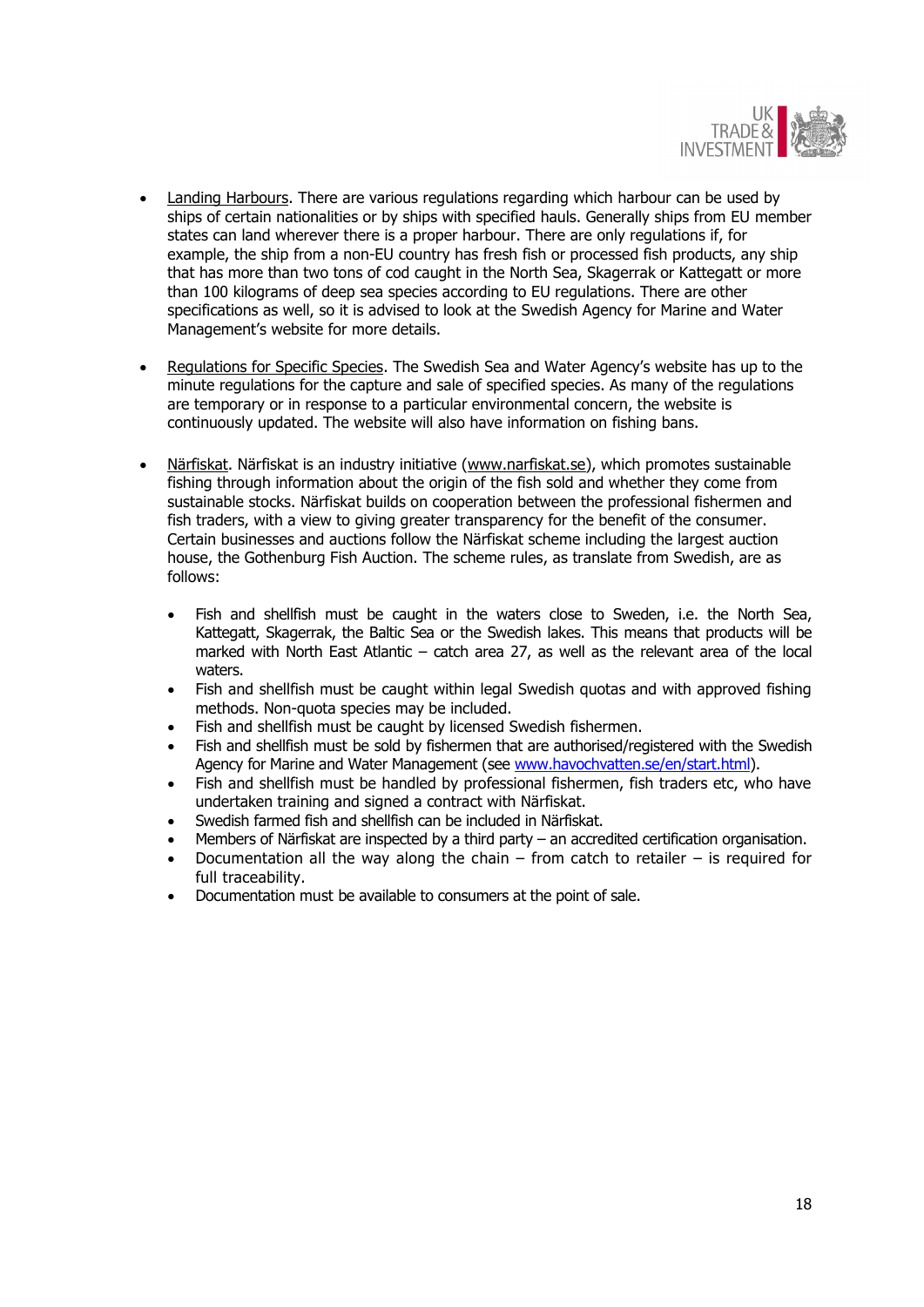

# <span id="page-18-0"></span>**CONTACTS AND USEFUL LINKS**

# <span id="page-18-1"></span>**Governmental and Non-governmental Organisations**

| <b>Business Sweden</b><br>Address:<br>Web:               | World Trade Centre, Klarabergsviadukten 70, 101 21 Stockholm<br>www.business-sweden.se                                                                                                                                                                                                                                                                           |
|----------------------------------------------------------|------------------------------------------------------------------------------------------------------------------------------------------------------------------------------------------------------------------------------------------------------------------------------------------------------------------------------------------------------------------|
| Profile:                                                 | Governmental organisation promoting Sweden as an investment<br>location. The organisation's business specialists offer qualified advice.<br>Based in Stockholm, it offers advice covering the whole of Sweden.                                                                                                                                                   |
| <b>Jordbruksverket</b><br>(Swedish Board of Agriculture) |                                                                                                                                                                                                                                                                                                                                                                  |
| Address:<br>Web:                                         | Vallgatan 8, 551 82 Jönköping<br>www.jordbruksverket.se/swedishboardofagriculture.4.6621c2fb1231<br>eb917e680002462.html                                                                                                                                                                                                                                         |
| Tel:                                                     | +46 36 15 50 00                                                                                                                                                                                                                                                                                                                                                  |
| Profile:                                                 | The Swedish Board of Agriculture is responsible for issuing import<br>and export licences related to fish to Swedish companies.                                                                                                                                                                                                                                  |
| <b>Livsmedelsverket</b> (Swedish National Food Agency)   |                                                                                                                                                                                                                                                                                                                                                                  |
| Address:                                                 | Box 622, 751 26 Uppsala                                                                                                                                                                                                                                                                                                                                          |
| Web:                                                     | www.slv.se/en-qb/                                                                                                                                                                                                                                                                                                                                                |
| Tel:                                                     | +46 (0) 18 175500                                                                                                                                                                                                                                                                                                                                                |
| Profile:                                                 | In Sweden, the National Food Agency, an autonomous government<br>agency reporting to the Ministry of Rural Affairs, Food and Fisheries,<br>is the central administrative authority for matters concerning food.                                                                                                                                                  |
|                                                          | Sweden is divided into counties (21) and municipalities (290). Food<br>control at the local level is the responsibility of the relevant<br>municipal committee(s), usually the Environment and Health<br>Protection Committee. The County Administrations are responsible<br>for food control at farms and for co-ordinating food control within<br>each county. |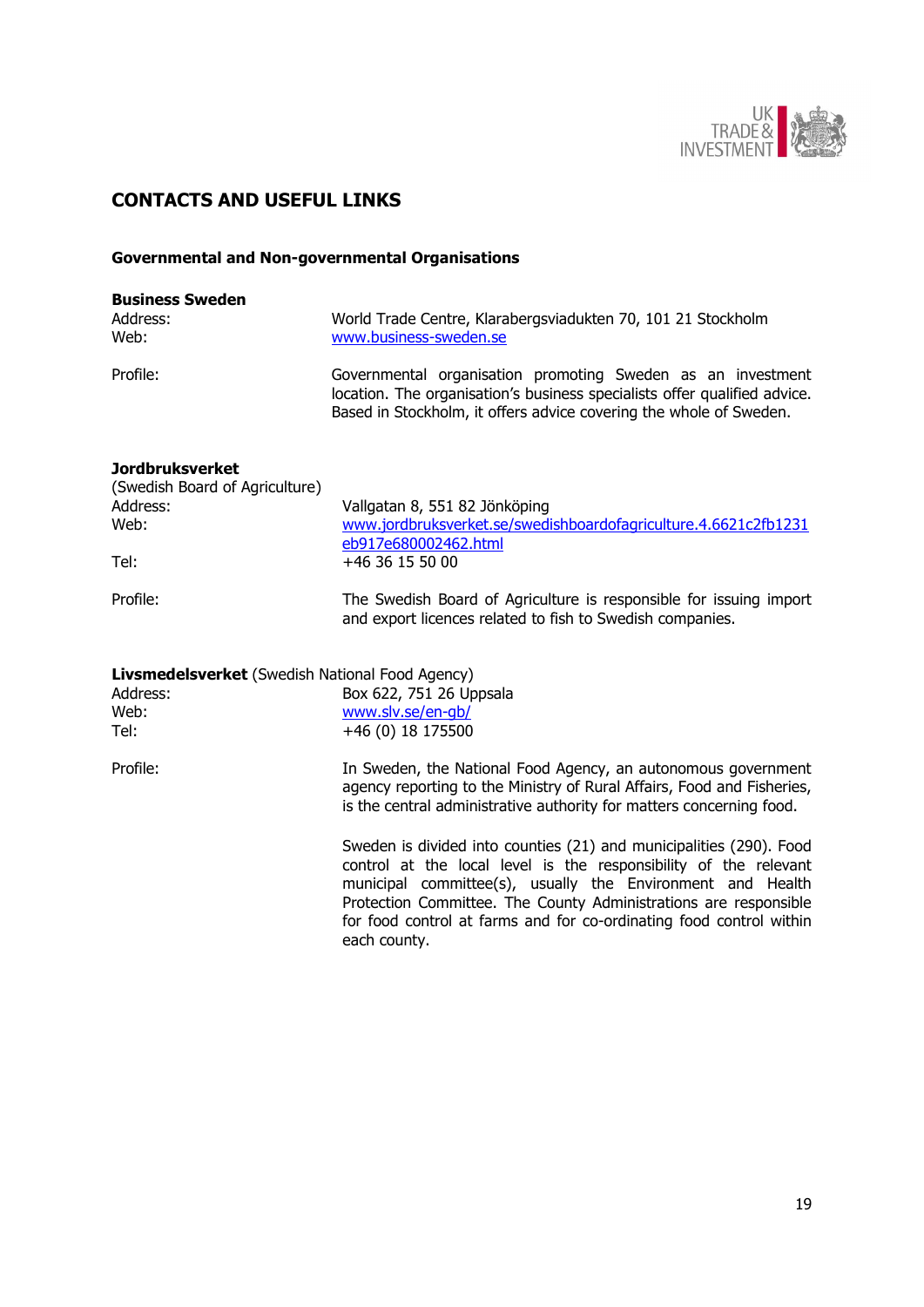

| Address:<br>Web:<br>Tel: | <b>Havs och Vatten Myndighet</b> (Swedish Agency for Marine and Water Management)<br>Gullbergs strandgata 15, 411 04 Göteborg<br>https://www.havochvatten.se/<br>+46 (0) 10-698 60 00                                                                                                                                                                                                                                                 |
|--------------------------|---------------------------------------------------------------------------------------------------------------------------------------------------------------------------------------------------------------------------------------------------------------------------------------------------------------------------------------------------------------------------------------------------------------------------------------|
| Profile:                 | Havs och Vatten Myndighet is responsible for the sustainable usage<br>of Sweden's water resources. The agency establishes guidelines for,<br>among other things, fishing and capturing of marine animals as well<br>as for farm-raising sea creatures. The agency also liaises with<br>European counterparts, ensures EU regulations are fulfilled and<br>engages in dialogue with EU to create better marine management<br>policies. |
| <b>KRAV</b>              |                                                                                                                                                                                                                                                                                                                                                                                                                                       |
| Address:                 | Kungsängsgatan 12, 753 22 Uppsala                                                                                                                                                                                                                                                                                                                                                                                                     |
| Web:<br>Tel:             | www.krav.se<br>+46 (0) 18-158900                                                                                                                                                                                                                                                                                                                                                                                                      |
|                          |                                                                                                                                                                                                                                                                                                                                                                                                                                       |
| Profile:                 | KRAV is the organisation given responsibility in Sweden to asses the<br>rules to determine which products can meet the standard for the<br>"organic" marker. It is essentially a member organisation composed<br>of 28 Swedish businesses and entities. The organisation does not in<br>itself ensure the rules are followed, that is instead done by other<br>independent organisations.                                             |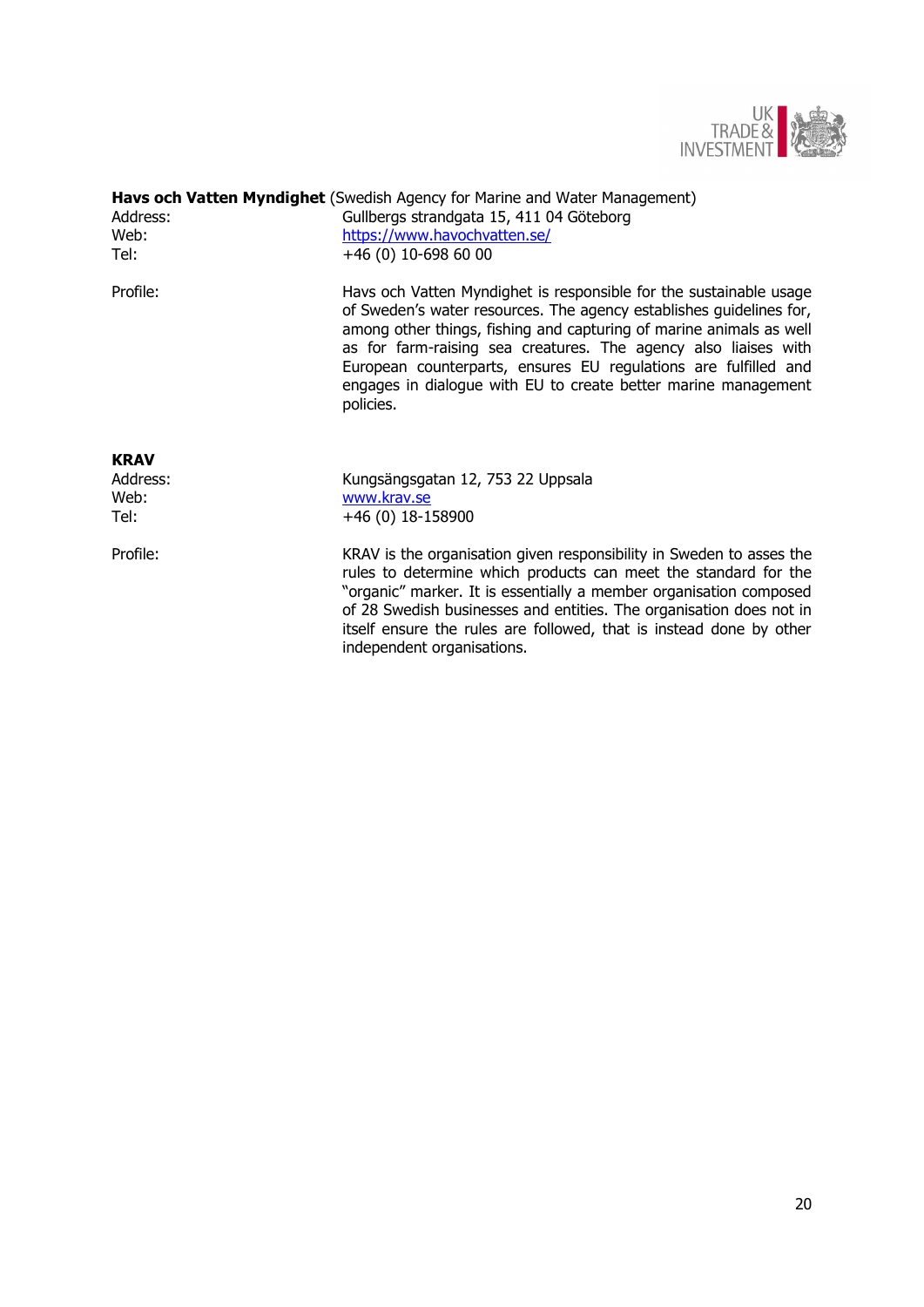

# <span id="page-20-0"></span>**Trade Organisations**

#### **Göteborgs Fiskauktion**

(Gothenburg Fish Auction) Web: [www.gfa.se](http://www.gfa.se/) Tel: +46 (0) 31 420085

Address: Fiskhamnen, 414 58 Gothenburg Contact: Mr. Henrik Johansson, Manager and Auctioneer

Profile: The Gothenburg Fish Auction is the largest fish auction in Sweden. Its customers include around 30 wholesalers and around 100 retailers. The auction is part of the Närfiskat initiative.

are held at 7:00 each day from Tuesday to Friday. The auction is

### **Smögens Fiskauktion**

| (Smögen Fish Auction) |                                                                                                                                                                                                                                                                                         |
|-----------------------|-----------------------------------------------------------------------------------------------------------------------------------------------------------------------------------------------------------------------------------------------------------------------------------------|
| Address:              | Fiskhamnsgatan 31, 456 51 Smögen                                                                                                                                                                                                                                                        |
| Web:                  | www.sotenas.se/fiskauktion                                                                                                                                                                                                                                                              |
| Contact:              | Mr. Anders Samuelsson, Supervisor                                                                                                                                                                                                                                                       |
| Tel:                  | +46 (0) 523 665543                                                                                                                                                                                                                                                                      |
| Profile:              | This is a smaller fish auction located in the town of Smögen in the<br>municipality of Sötenäs, which is about 135km north along the coast<br>from Gothenburg. Auctions are held on weekdays at 8:00. Not part<br>of the Närfiskat scheme, but still requires traceability information. |
|                       |                                                                                                                                                                                                                                                                                         |

#### **Strömstads Fiskauktion**

| (Strömstad Fish Auction) |                                                                                                                                           |
|--------------------------|-------------------------------------------------------------------------------------------------------------------------------------------|
| Address:                 | Torskholmen, 452 31 Strömstad                                                                                                             |
| Web:                     | www.sfia.se                                                                                                                               |
| Contact:                 | Mr. Eive Axelsson, Supervisor                                                                                                             |
| Tel:                     | +46 (0) 526 15300 / +46 (0) 705 5535623                                                                                                   |
| Profile:                 | This is a smaller fish auction located in the town of Strömstad which<br>is about a 165km north along the coast from Gothenburg. Auctions |

part of the Närfiskat initiative.

### **Svenska Fiskhandelsförbundet**

| (Swedish Fish Trade Association) |                                                                                                                                                                         |
|----------------------------------|-------------------------------------------------------------------------------------------------------------------------------------------------------------------------|
| Address:                         | Pirhus 1, Fiskhamnspiren, 414 58 Gothenburg                                                                                                                             |
| Web:                             | www.fiskhandlarna.se                                                                                                                                                    |
| Contact:                         | Mr. Peter Källström, Chairman                                                                                                                                           |
| Tel:                             | $+46(0)$ 31 144012                                                                                                                                                      |
| Profile:                         | Svenska Fiskhandlarförbundet is a trade association for fish traders. Its<br>members are located throughout the country, with many from<br>southern and western Sweden. |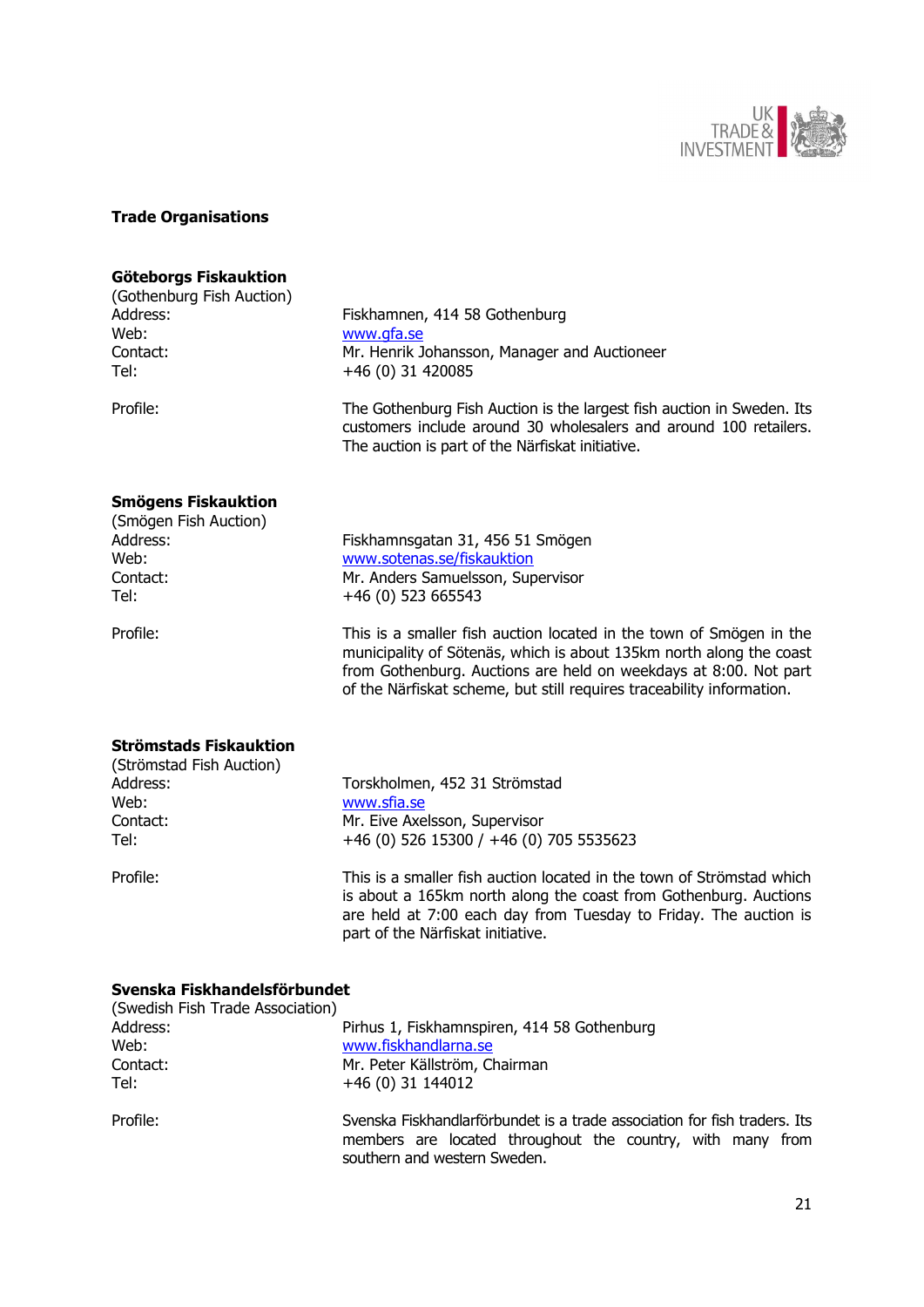

# **Göteborgs Fiskhandlarförening**

| (Gothenburgs Fish Trader Association) |                                                                                                                                                           |  |
|---------------------------------------|-----------------------------------------------------------------------------------------------------------------------------------------------------------|--|
| Address:                              | Pirhus 1, Fiskhamnspiren, 414 58 Gothenburg                                                                                                               |  |
| Web:                                  | www.fiskhandlarna.se/GoteborgsFiskhandlareforening.htm                                                                                                    |  |
| Contact:                              | Mr. Göran Eriksson, Chairman                                                                                                                              |  |
| Tel:                                  | +46 (0) 707 661336                                                                                                                                        |  |
| Profile:                              | This organisation aims to provide resources for a modern and<br>rational fish auction, as well as own and manage its share of the<br>auction association. |  |

#### **Fiskbranschens Riksförbund**

| Address: |  |
|----------|--|
| Web:     |  |
| Contact: |  |
| Email:   |  |
| Tel:     |  |

Box 24, 451 15 Uddevalla [www.fiskbranschen.se](http://www.fiskbranschen.se/) Mr. Yngve Björkman, Chairman yngve.bjorkman@fiskbranschen.se Tel: +46 (0) 522 39369

Profile: Fiskbranschens Riksförbund (FR) is a trade and industry organisation for fish in Sweden. FR's main task is to work to improve conditions in the sector as well as look after its members' interests. The members are companies active in fish-related trade – both import and export.

membership is made up of other fish-related organisations.

| <b>Svensk Fisk</b> |                                                                                                                                                                                                                                                                                                                                                               |
|--------------------|---------------------------------------------------------------------------------------------------------------------------------------------------------------------------------------------------------------------------------------------------------------------------------------------------------------------------------------------------------------|
| (Swedish Fish)     |                                                                                                                                                                                                                                                                                                                                                               |
| Address:           | Fiskhamnen, 414 58 Gothenburg                                                                                                                                                                                                                                                                                                                                 |
| Web:               | www.svenskfisk.se                                                                                                                                                                                                                                                                                                                                             |
| Contact:           | Ms. Karin Fagerståhl, Managing Director                                                                                                                                                                                                                                                                                                                       |
| Email:             | karin.fagerståhl@svenskfisk.se                                                                                                                                                                                                                                                                                                                                |
| Tel:               | $+46(0)$ 31 850054                                                                                                                                                                                                                                                                                                                                            |
| Profile:           | Svensk Fisk was founded in 1968 when a number of price control<br>organisations merged. The main idea was to create a safety net for<br>professional fishermen regarding a minimum level for sales prices,<br>as well as quality control of the fish caught. The organisation is also<br>now heavily involved in providing information to the public in order |
|                    | to raise awareness and consumption of fish and shellfish. Its                                                                                                                                                                                                                                                                                                 |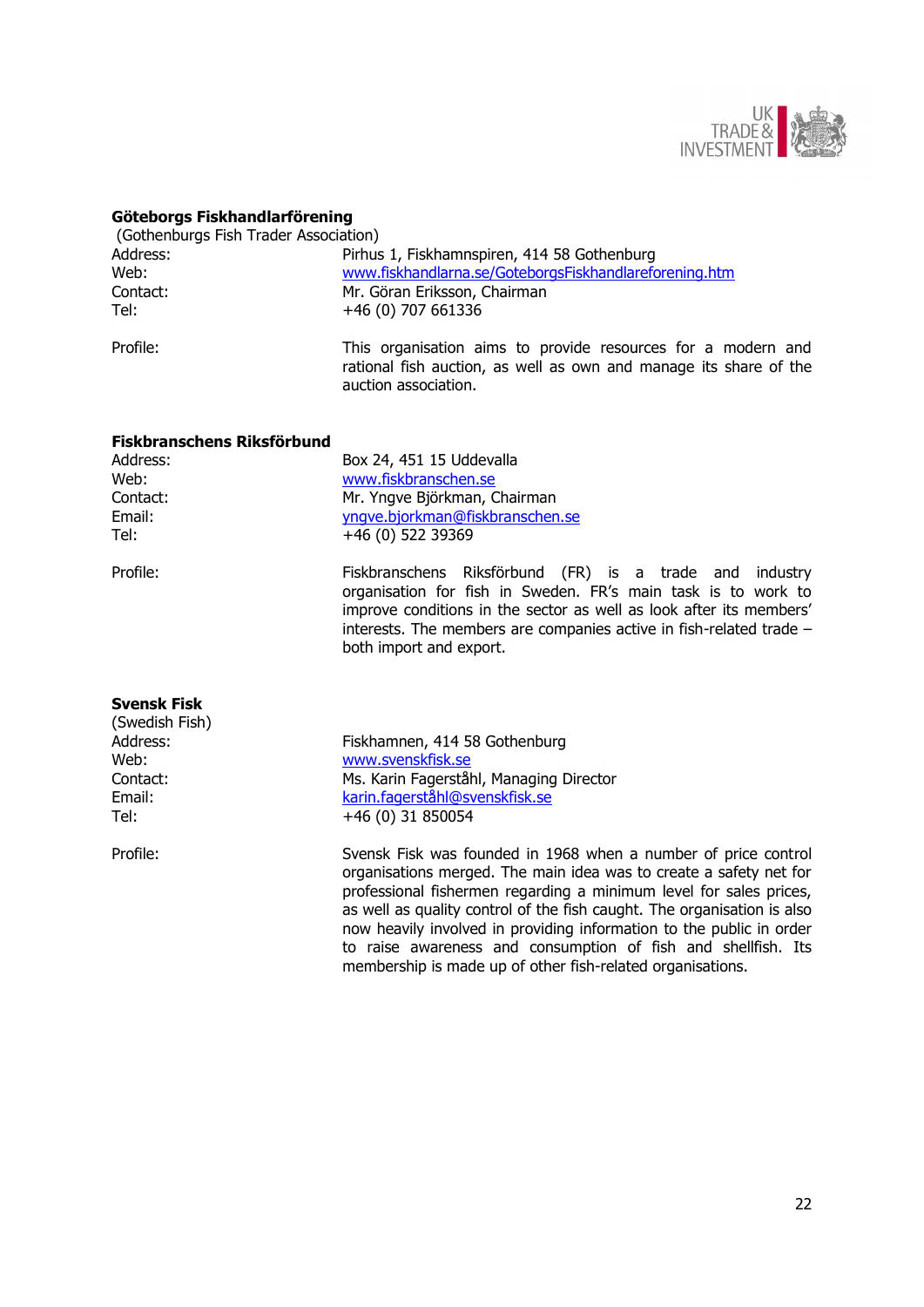

# <span id="page-22-0"></span>**Trade Events**

# **Mitt Kök** (My Kitchen)

| Address:<br>Web:          | Both Gothenburg and Stockholm<br>http://goteborg.mittkokmassan.se/forsta-summary-artikeln                                                                                                                                                                                                                                                                     |
|---------------------------|---------------------------------------------------------------------------------------------------------------------------------------------------------------------------------------------------------------------------------------------------------------------------------------------------------------------------------------------------------------|
| Profile:                  | Mitt Kök is a trade show devoted to everything related to food.<br>Visitors include actors from the food production, sales and<br>purchasing departments to chefs and restaurant owners to kitchen<br>equipment and supplies to the average consumer. Mitt Kök is held<br>annually and takes place in both Gothenburg and Stockholm,<br>usually a week apart. |
| <b>Fast Food and Café</b> |                                                                                                                                                                                                                                                                                                                                                               |
| Address:<br>Web:          | Both Gothenburg and Stockholm<br>http://www.easyfairs.com/events 216/fastfood-cafe-<br>restaurangexpo-goeteborg2015_51811/fastfood-cafe-goeteborg-<br>2015 51813/ (Gothenburg 2015 link)                                                                                                                                                                      |
|                           | http://www.easyfairs.com/events 216/fastfood-cafe-<br>restaurangexpo-2015 41537/fastfood-cafe-stockholm-2015 41757/<br>(Stockholm 2015 link)                                                                                                                                                                                                                  |
| Profile:                  | This is a trade show for suppliers in the food, restaurant, café and<br>hotel industries. It is held annually in both Gothenburg and<br>Stockholm.                                                                                                                                                                                                            |

# **Natural Products Scandinavia**

| Address:<br>Web: | Malmö<br>http://www.naturalproductsscandinavia.com/                                                                                                                                           |
|------------------|-----------------------------------------------------------------------------------------------------------------------------------------------------------------------------------------------|
| Profile:         | Natural Products Scandinavia is a trade event for sellers and<br>producers of organic and natural products. Buyers from across the<br>Nordics and the rest of Europe attend in large numbers. |
| Gastronord       |                                                                                                                                                                                               |
| Address:         | Mässvägen 1, 125 80 Stockholm                                                                                                                                                                 |
| Web:             | http://www.gastronord.se/en                                                                                                                                                                   |
| Profile:         | Gastronord is the major trade fair in northern Europe for hotels,<br>restaurants, commercial kitchens and fast food.                                                                          |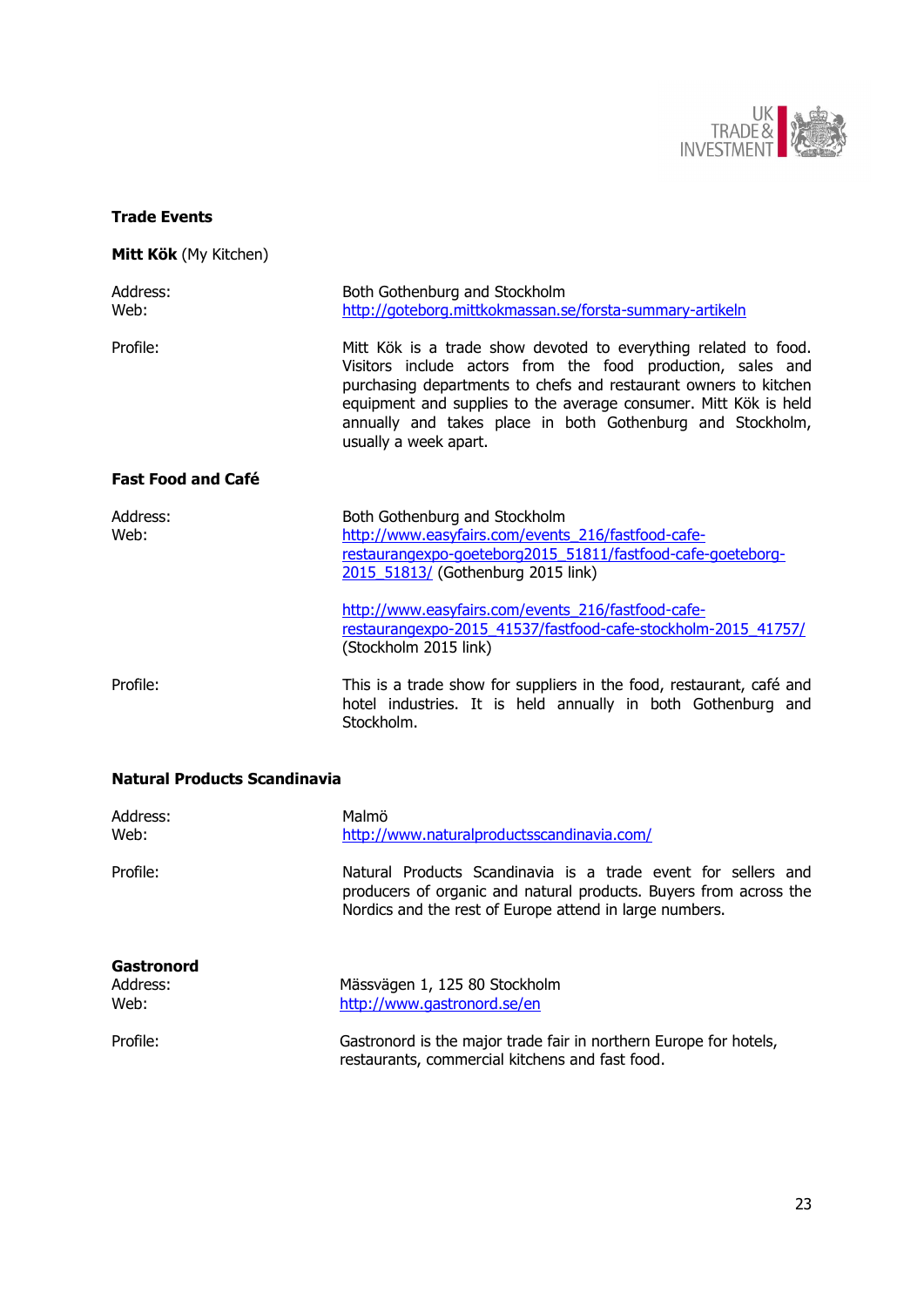

#### **Stockholm Business Region**

| Address: | Drottninggatan 33, 103 25 Stockholm |
|----------|-------------------------------------|
| Tel:     | +46 (0)8 508 280 00                 |
| Web:     | www.stockholmbusinessregion.se      |
|          |                                     |

Profile: Regional Development Agency for Stockholm.

# **Swedish Franchise Association**

| Address: | Mässans gata 18, 402 24 Gothenburg |
|----------|------------------------------------|
| Tel:     | +46 (0)3 140 55 10                 |
| Email:   | info@franchiseforeningen.se        |
| Web:     | www.franchiseforeningen.se         |

Profile: The Swedish Franchise Association was founded in 1972. The association claims to have about 100 members in three different categories and is growing steadily. The Swedish Franchise Association aims to spread knowledge of franchising and to promote it as a business concept. The association's vision is for franchising to be seen as a generally accepted and respected business concept in Sweden. The Swedish Franchise Association claims to operate an independent ethics board that offers interpretation and application of ethical issues in franchising.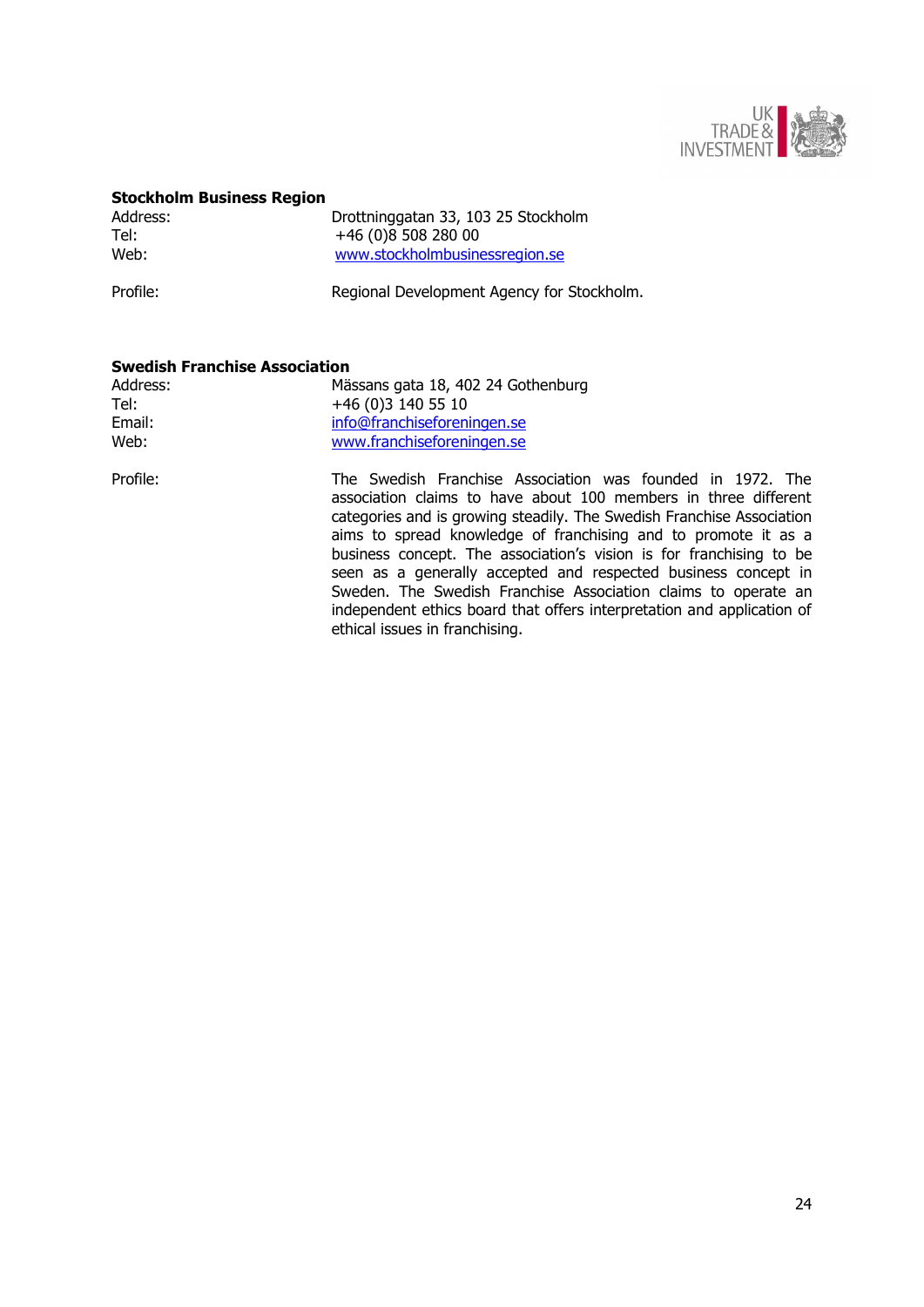

# <span id="page-24-0"></span>**OTHER USEFUL INFORMATION**

#### **Geography**

Sweden shares the Scandinavian Peninsula with its Western neighbour Norway. Finland, which was part of Sweden until 1807, borders in the east at the top of the Baltic Sea. Even though Sweden is roughly 1.5 times the size of the UK in land mass, its population with 9.5 million individuals is significantly smaller than the UK. The vast majority of the population lives in the southern part of the country around urban centres such as Stockholm, Gothenburg (Göteborg) and Malmö. The north, conversely, is sparsely populated though does have some smaller cities such as Umeå, Luleå and Kiruna. Sweden is divided into counties (21) and municipalities (290) and much regulatory work is done at the local level.

#### <span id="page-24-1"></span>**What companies should consider when doing business**

Swedish business is diverse, ranging from world class multinationals to mid-sized companies spanning a wide range of sectors and a dynamic small business community. The corporate environment is international, which reflects the country's strong traditions in export-oriented industries.

You can expect a Swedish business partner to be technologically oriented, scientifically curious and highly interested in practical innovation. Importantly, with this mindset Sweden is often a uniquely well-suited test market for new products. This has been the case for businesses as diverse as technology companies and fashion brands.

Work dress code is slightly conservative but casual. Appointments must be made in advance, and punctuality is important in Sweden. Swedes are in general good, reliable business partners who are straight-talking and direct. Negotiations tend to be somewhat formal and rapid. Once an agreement is in place, formality can swiftly change into friendliness. It is often easier to contact senior management in Sweden compared to the UK, not least due to the deeply held societal beliefs in openness, transparency and equality. Decision-making is usually done in a consensual way, which can sometimes be time-consuming and appear slow to British business people, but it usually means that a decision is well anchored within the Swedish organisation, getting everyone on board.

The empowerment of personnel and a non-hierarchical organisation structures allow for a bottom-up, problem-solving approach with high productivity. Although labour laws are generous when it comes to vacations, parental leave etc, productivity has remained high.

In summary, doing business in Sweden is straightforward and simple:

- Straightforward system for business start-ups.
- Limited Liability Company most common business form.
- <span id="page-24-2"></span>No Swedish partner needed to start a business.

### **WORKING WITH SWEDEN**

The best times to call: Sweden is one hour ahead of the UK and most Swedes start work between 08:00 and 09:00. Lunch can be taken any time from 11:30 to 13:00 and often lasts for an hour. Lunch may be eaten in the office building, but people often go out. The working day often ends at around 17:00 - this can be earlier in the summer. Be aware that it is much easier to get through to senior executives than it can be in the UK.

Sweden uses the 24-hour clock and we would advise you to do the same to avoid common mistakes, such as 'half 5' in English which would translate as 4:30 in Swedish.